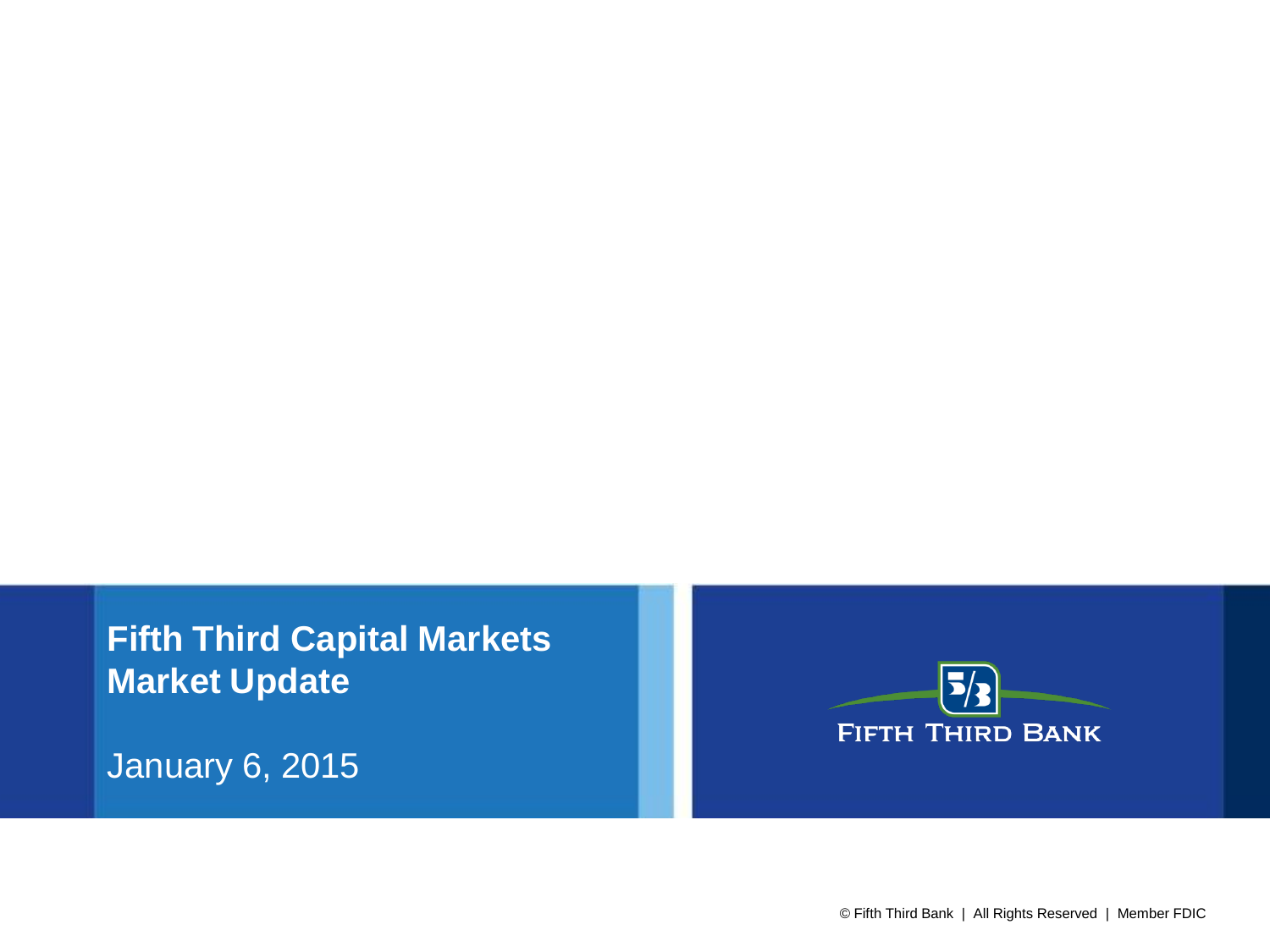## **ECONOMIC GROWTH ACCELERATING**

- Economic growth accelerated in Q3 as GDP increased +5.0% (QoQ ann.).
- ISM Manufacturing DEC registered modestly below expectation but remains expansionary @ 55.7 (vs. survey 57.5): ISM Non-Manufacturing NOV exceeded expectation @ 59.3 (vs. SEP 57.1).
- Employment conditions continued improvement as Non-Farm Payroll (NFP) additions NOV (Establishment Survey) registered +321K (highest since JAN 2012) with prior two month additions revised +44K. Twelve-month trend avg. NFP additions @ +225K.
- Unemployment Rate NOV (Household Survey) was unchanged @ 5.8% as more workers seeking employment entered the labor force. Labor Force Participation Rate climbed to 62.8% vs. 62.7% in SEP. Broader Underemployment Rate (U6) NOV decreased to 11.4% , a six-year low, (vs. OCT 11.5%) as labor market "slack" continues to decline with both the duration of unemployment and the % of long term unemployed falling significantly.
- Wage growth accelerated: Avg Hrly Earnings NOV MoM rose 0.4% and YoY increased 2.1% (vs. 2%); Avg Wkly Hrs OCT unch. @ 34.6.
- Retail Sales Core (Ex Auto and Gas) NOV rose +0.6% vs. 0.5% OCT, reflecting "stimulus" from lower oil and gasoline prices and higher equity values (i.e. wealth effect").
- Consumer Confidence DEC climbed to 92.6 (near seven year high reached in OCT) vs. NOV 88.7 supported by lower energy/gasoline prices, higher stock valuations and improved job market.
- Consumer Inflation remains subdued: PCE Core (YoY) NOV unch @ 1.4%; CPI Ex Food & Energy (YoY) NOV @ 1.7%.
- Upcoming releases: ISM Non-Mfg DEC on 1/6; ADP Employment DEC on 1/7; Non-Farm Payroll Additions & Unemployment Report DEC on 1/8 (survey of 240K & 5.7%)



Source: Bloomberg as of 12/24/14

## **Nonfarm Payrolls (000s) vs. Unemployment Rate**



## 1.00% 1.20% 1.40% 1.60% 1.80% 2.00% 2.20% Sep 11 Jan 12 May 12 Sep 12 Jan 13 May 13 Sep 13 Jan 14 May 14 Sep 14

### **US Personal Consumption Expenditure Core Price Index YoY**

Source: Bloomberg as of 12/23/14



Swap transactions may not be suitable for all entities or persons, involve the risk of loss, and should only be undertaken by those who are Eligible Contract Participants as defined in Section 1(a)18 of the Commodity Exchange Act. There is no assurance that any transaction will achieve its anticipated objective. Past performance is not indicative of future results. Any pricing herein represents an indicative quote only and is subject to change.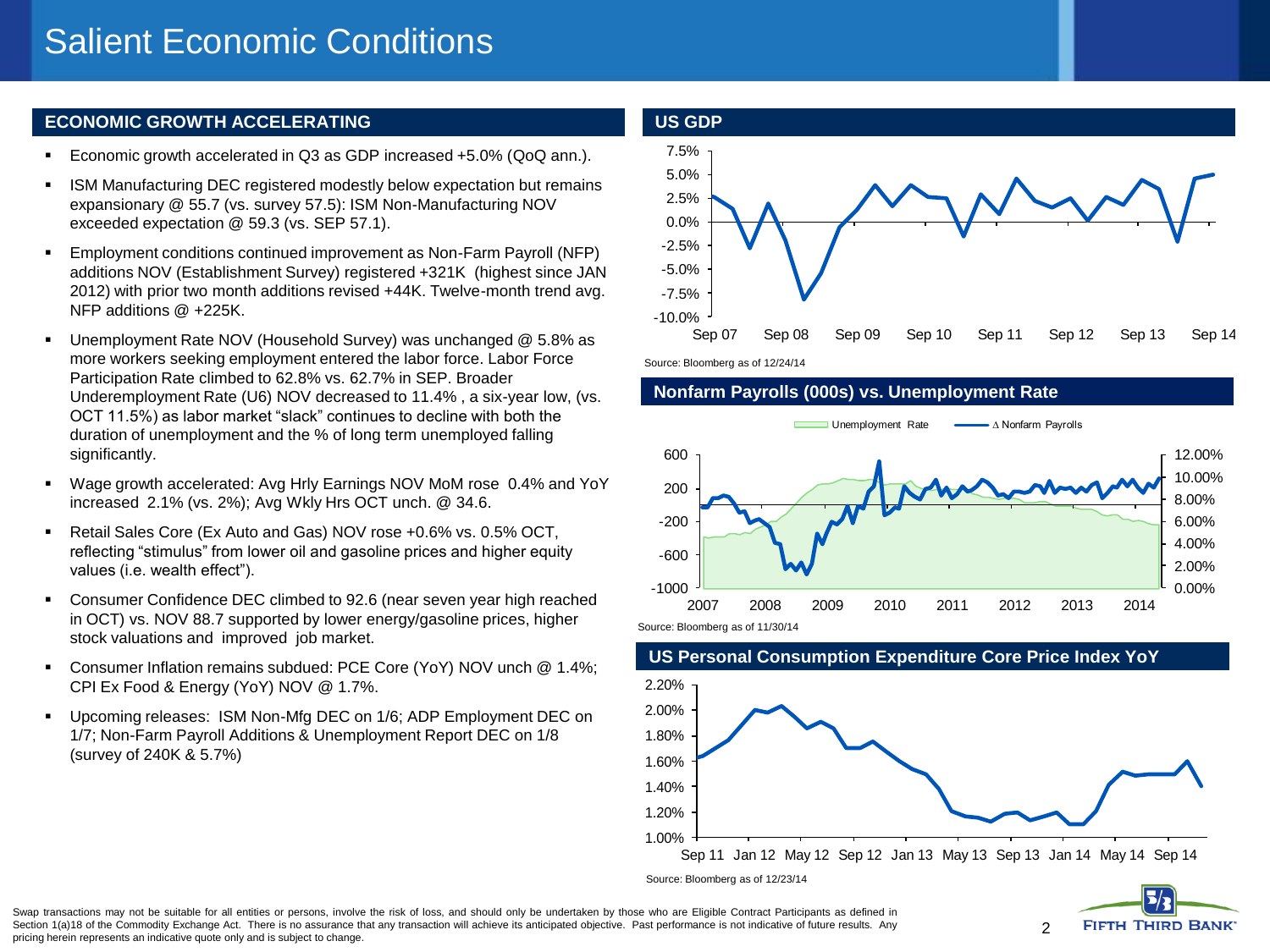#### **MONETARY POLICY TRANSITIONING – "PATIENT" RATE NORMALIZATION 2015 FOMC Fed Funds Rate Forecast**

#### DECEMBER 17th FOMC MEETING

- FOMC maintained policy concern is risks to growth but "nearly balanced":
	- **Example 2** Economic activity expanding at a moderate pace;
	- Labor market conditions "improved further, with solid job gains", "lower unemployment rate", and "underutilization of labor resources continues to diminish.";
	- Likelihood of inflation below 2% target has "diminished somewhat".
- **Policy Statement, Summary of Economic Projections (SEP) and Chair** Yellen's Press Conference indicated a gradual approach to rate normalization and conveyed the data dependency of future monetary policy action.
	- Statement substituted "patient" for "considerable time" pertaining to the inception of fed funds rate hikes/policy normalization.
	- SEP moderately upgraded GDP growth and employment estimates and modestly downgraded inflation forecast.
	- **Projected targeted fed funds rates were modestly reduced to a more** accommodative path of rate hikes vs. September projections.
		- Median projected fed funds rate decreased 15-25bps through end of 2017.
	- Yellen stated that employment and inflation levels over the next "couple" of meetings are unlikely to warrant the beginning of rate normalization, but most FOMC members anticipate improving conditions in 2015 will support a 'more" normal rate environment.

#### FOMC FORECAST VS. FUTURES MARKET

- FOMC median target fed fund rate forecasts @ 1.125% for YE2015; 2.50% for YE2016; and 3.625 for YE2017.
	- Fed Funds futures market continues to trail FOMC median forecasts: DEC FF 2015 @ .605%; DEC FF 2016 @ 1.495%.

Source: Policy Statement, Chair Yellen Press Conference and FOMC Summary of Economic Projections December 17, 2014.



Source: FOMC Summary of Economic Projections December 17, 2014

| <b>Fed Funds Rate Contract Table</b> |        |                  |              |  |  |  |
|--------------------------------------|--------|------------------|--------------|--|--|--|
| <b>Contract</b>                      | Yield  | <b>Contract</b>  | <b>Yield</b> |  |  |  |
| <b>March 2015</b>                    | 0.1200 | September 2016   | 1.3050       |  |  |  |
| June 2015                            | 0.2000 | December 2016    | 1.4950       |  |  |  |
| September 2015                       | 0.3900 | March 2017       | 1.6650       |  |  |  |
| December 2015                        | 0.6050 | <b>June 2017</b> | 1.8000       |  |  |  |
| <b>March 2016</b>                    | 0.8450 | September 2017   | 1.9150       |  |  |  |
| June 2016                            | 1.0850 | December 2017    | 2.0000       |  |  |  |

Source: Bloomberg as of 1/5/15



Swap transactions may not be suitable for all entities or persons, involve the risk of loss, and should only be undertaken by those who are Eligible Contract Participants as defined in Section 1(a)18 of the Commodity Exchange Act. There is no assurance that any transaction will achieve its anticipated objective. Past performance is not indicative of future results. Any pricing herein represents an indicative quote only and is subject to change.

3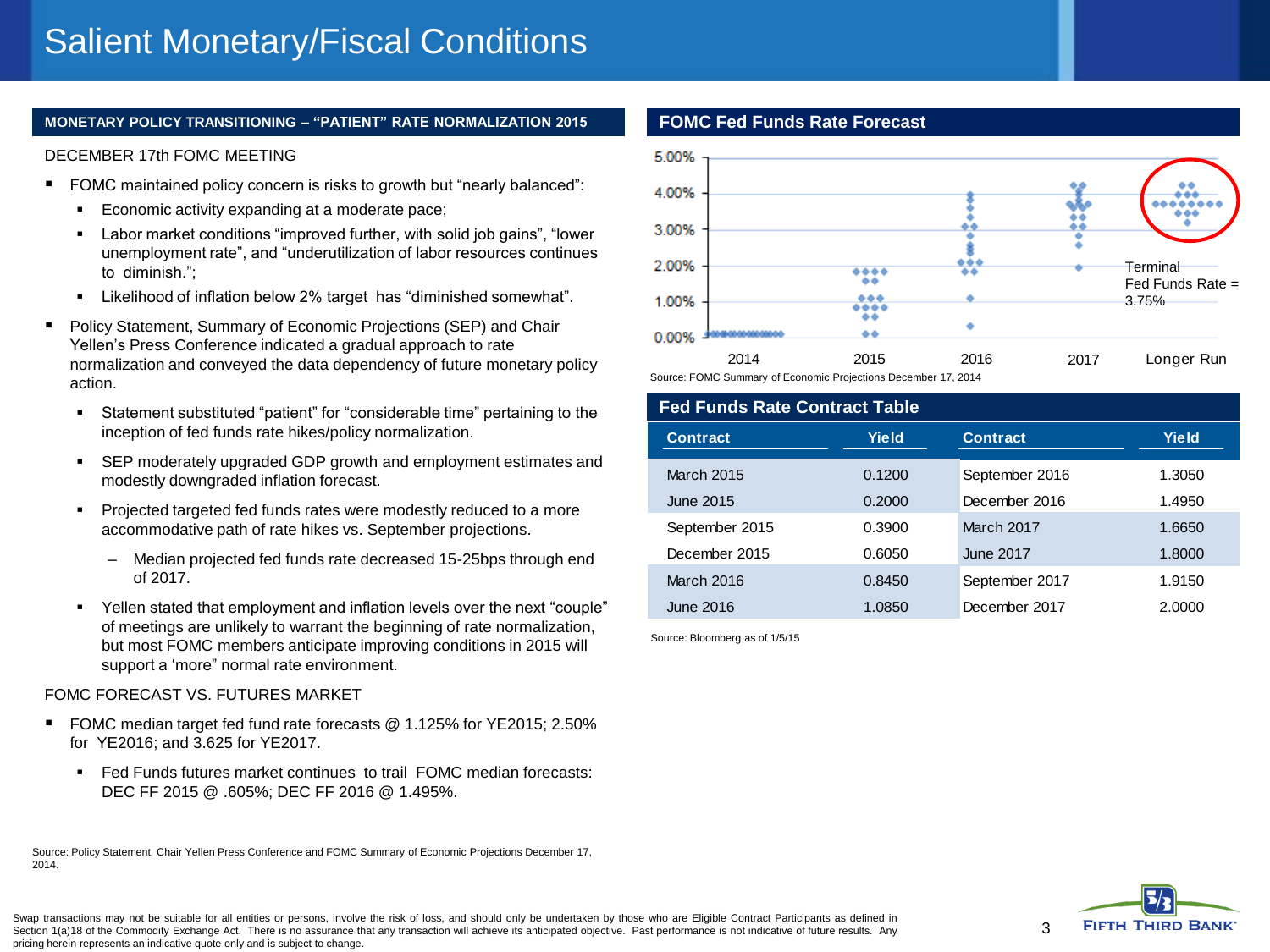## Interest Rate Environment / Management Opportunities

- Treasury Curve bull flattened since 12/23 on declining inflation expectations in the EU and related heightened expectations for ECB Sovereign QE announcement at 1/22<sup>nd</sup> meeting which has strengthened the USD (divergent monetary policies) and increased relative value of US fixed income market.
	- 2Y UST @ 0.665% vs. 0.74%: Resistance @ 0.47% and Support @ 0.80%.
	- 5Y UST @ 1.57% vs. 1.74%: Resistance @ 1.47% and Support @ 1.80%.
	- 10Y UST @ 2.046% vs. 2.27%: Resistance @ 1.86% and Support @ 2.40%.
- Swap Curve bull flattened on factors affecting Treasury yield curve and spread expansion on rate lock related to corporate note and bond issuance .
	- 3Y and 5Y swaps traded @ 1.26% and 1.70%, respectively (vs. 1.35% and 1.87%).
	- 7Y and 10Y swaps traded @ 1.94% and 2.16%, respectively (vs. 2.14% and 2.39%).
- Daily momentum conditions are modestly bullish across the curve. Treasury market surveys indicate positioning is ultimately neutral, with penultimate shorts significantly exceeding shorts.
- Cap premiums for contracts with terms up to 5Y are at or above the 200-100-50 day moving averages given heightened volatility stemming US economic outperformance/Fed rate normalization juxtaposed to EU disinflation/ECB monetary policy accommodation. Swaption (short term options on term swaps) volatility for contracts on swaps with terms out to 10Y rose (steepening across vol surface) and trading above the 200-100-50 day moving avg. Cancelable s > 1Y inexpensive relative to averages.
- Executing a swap contract with a term maturity > 2 yrs. provides an historically low and determinable cost of debt capital/cash flows to avert future heightened volatility and escalation in forward inflation expectations and rates.
- Pay-Fixed Rate Premiums decreased near 5 YR AVG due to flight to quality/relative value trade stemming from EU disinflation concerns and expected ECB Sovereign QE.
	- 3M Libor @ 25.560 bps vs. 5Y Swap @ 1.70% (mid) = 1.444% premium vs. 5 YR AVG @ 1.47%.
- The execution of Forward Starting or Step-Coupon Swaps enable borrowers to capture presently low swap term rates and float for an initial period, or pay progressively tiered fixed rates to benefit from current low floating and front end forward rates. In addition, forward starting swaps can effectively extend the term of existing swaps and reduce the contractual fixed rates of existing swaps via "blend & extend" swaps. Issuer's planning future debt issuance can undertake forward starting/cash settling swap as a "rate lock" to avert rising future term rates.
	- Forward Starting swap rates offer low forward "premium" rates out to 12 months: 1Y FS 4Y swap @ 2.00%, approx. 30bps higher than 5Y spot.
	- Step Coupon swap rates offer a selected initial low rate (based on present low forward rates) tranche followed by a "solved" higher rate tranche which equates to comparable spot swap term rate. 5Y Step Coupon Swap wherein  $1Y - 2Y \otimes 1.00\%$  and  $3 - 5$  yrs  $\otimes 2.20\%$ .
- Issuers of high yield callable fixed rate notes can pursue comparative advantage by raising funds in long term debt capital markets and executing fixed to float/fair value swaps to appropriately align to asset composition and reduce total interest expense. Initial positive carry on 7Y fixed to float (3M Libor) indicative at 1.68% (mid).

#### Source: Bloomberg

Swap transactions may not be suitable for all entities or persons, involve the risk of loss, and should only be undertaken by those who are Eligible Contract Participants as defined in Section 1(a)18 of the Commodity Exchange Act. There is no assurance that any transaction will achieve its anticipated objective. Past performance is not indicative of future results. Any pricing herein represents an indicative quote only and is subject to change.

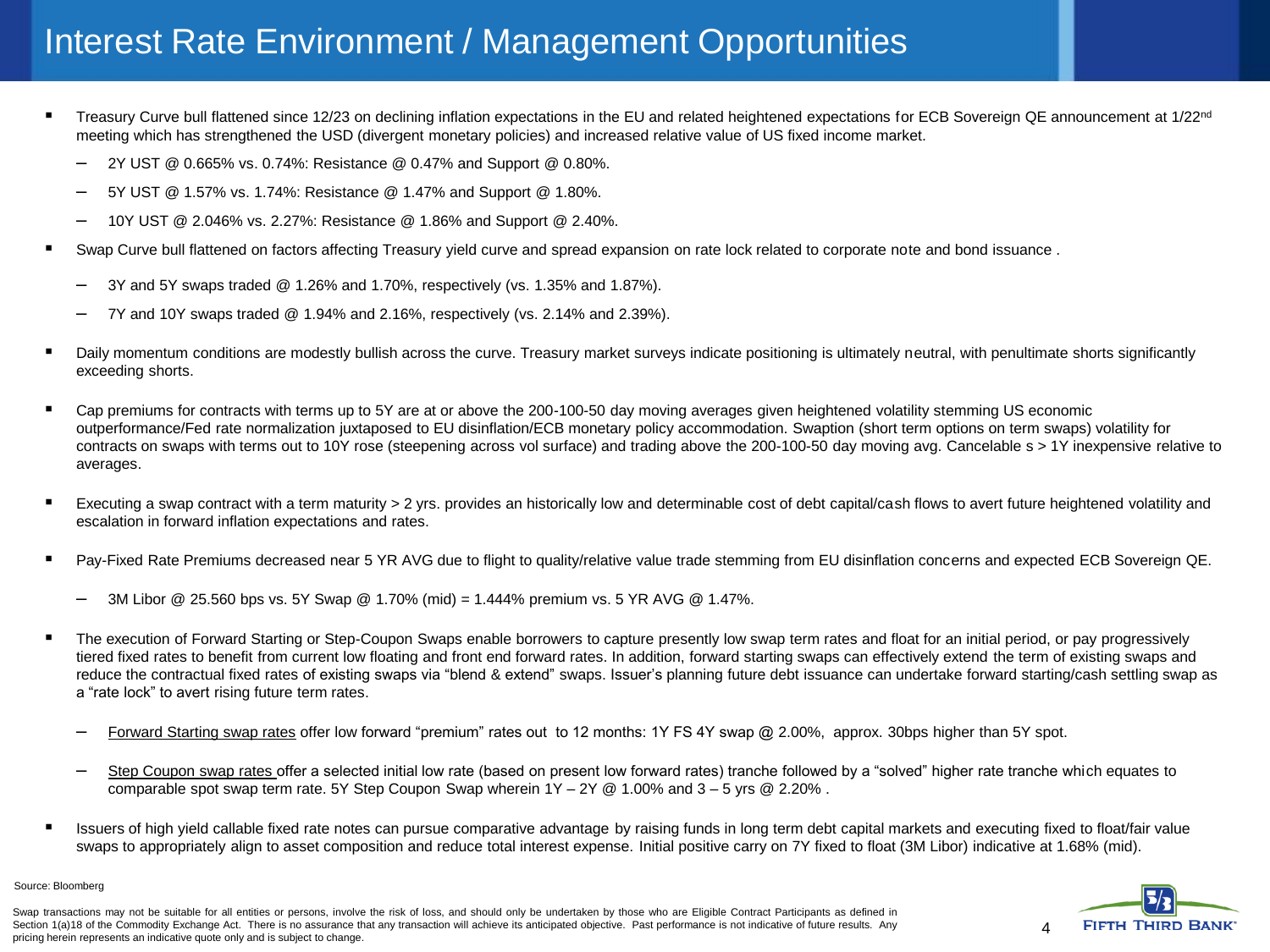# Libor Futures, Treasury Yield, Swap & Volatility Data

#### **Eurodollar Futures**

| <b>Contract</b>   | Yield | <b>Contract</b> | <b>Yield</b> |
|-------------------|-------|-----------------|--------------|
| <b>March 2015</b> | 0.285 | March 2018      | 2.420        |
| June 2015         | 0.455 | June 2018       | 2.480        |
| September 2015    | 0.670 | September 2018  | 2.535        |
| December 2015     | 0.925 | December 2018   | 2.590        |
| March 2016        | 1.180 | March 2019      | 2.625        |
| June 2016         | 1.425 | June 2019       | 2.665        |
| September 2016    | 1.655 | September 2019  | 2.700        |
| December 2016     | 1.855 | December 2019   | 2.735        |
| <b>March 2017</b> | 2.015 | March 2020      | 2.760        |
| <b>June 2017</b>  | 2.155 | June 2020       | 2.795        |
| September 2017    | 2.265 | September 2020  | 2.825        |
| December 2017     | 2.360 | December 2020   | 2.865        |

#### **Treasury Yield Curve**



#### **Implied Volatility – 5-Year Swaption**





5



Swap transactions may not be suitable for all entities or persons, involve the risk of loss, and should only be undertaken by those who are Eligible Contract Participants as defined in Section 1(a)18 of the Commodity Exchange Act. There is no assurance that any transaction will achieve its anticipated objective. Past performance is not indicative of future results. Any pricing herein represents an indicative quote only and is subject to change.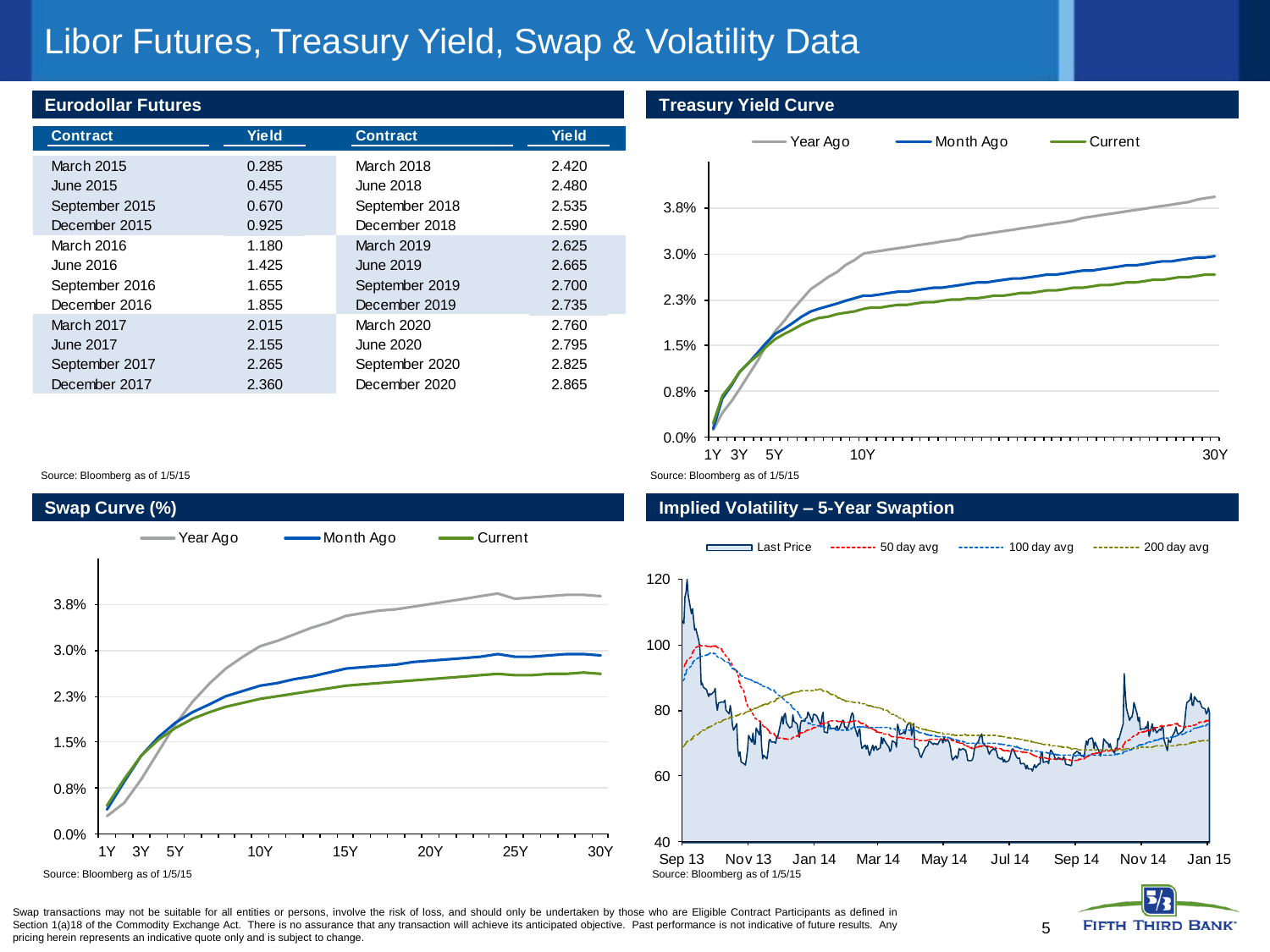# Equity Capital Markets Overview

- 2015 is off to a volatile start amidst the threat of lower oil and a weakening global economy
	- Energy stocks, materials producers, industrials and financial stocks are leading the declines in the S&P as crude oil prices dipped below \$50 a barrel for the first time since April 2009
- Despite these concerns however, the outlook of Wall Street forecasters remain positive for 2015, looking for an average advance of 8% for the S&P (the smallest advance in the past four years)
	- Building throughout 2014, equity mutual funds have seen sizable inflows in October and November – \$19.7B and \$15.7B, respectively
- From a new issue perspective, the forward calendar looks to be building as the last week of December alone saw 10 newly filed IPOs
	- Assuming volatility remains in check we look for solid new issue activity to continue in 2015

#### Source: Dealogic



Data excludes closed end funds, SPACs, offerings <\$25M and issuers with market capitalization of <\$25M

## **Equity New Issuance Detail**

|              |          | 2014       |       | 2013     |            |       |  |  |
|--------------|----------|------------|-------|----------|------------|-------|--|--|
|              | Proceeds | <b>Mkt</b> | #     | Proceeds | <b>Mkt</b> | #     |  |  |
| Deal Type    | (BB)     | Share %    | Deals | (BB)     | Share %    | Deals |  |  |
| <b>IPOs</b>  | \$93.9   | 33%        | 263   | \$60.2   | 22%        | 213   |  |  |
| Follow-ons   | \$152.3  | 53%        | 555   | \$170.8  | 63%        | 594   |  |  |
| Convertibles | \$42.0   | 15%        | 111   | \$42.2   | 15%        | 130   |  |  |
| Total        | \$288.2  |            | 929   | \$273.2  |            | 937   |  |  |

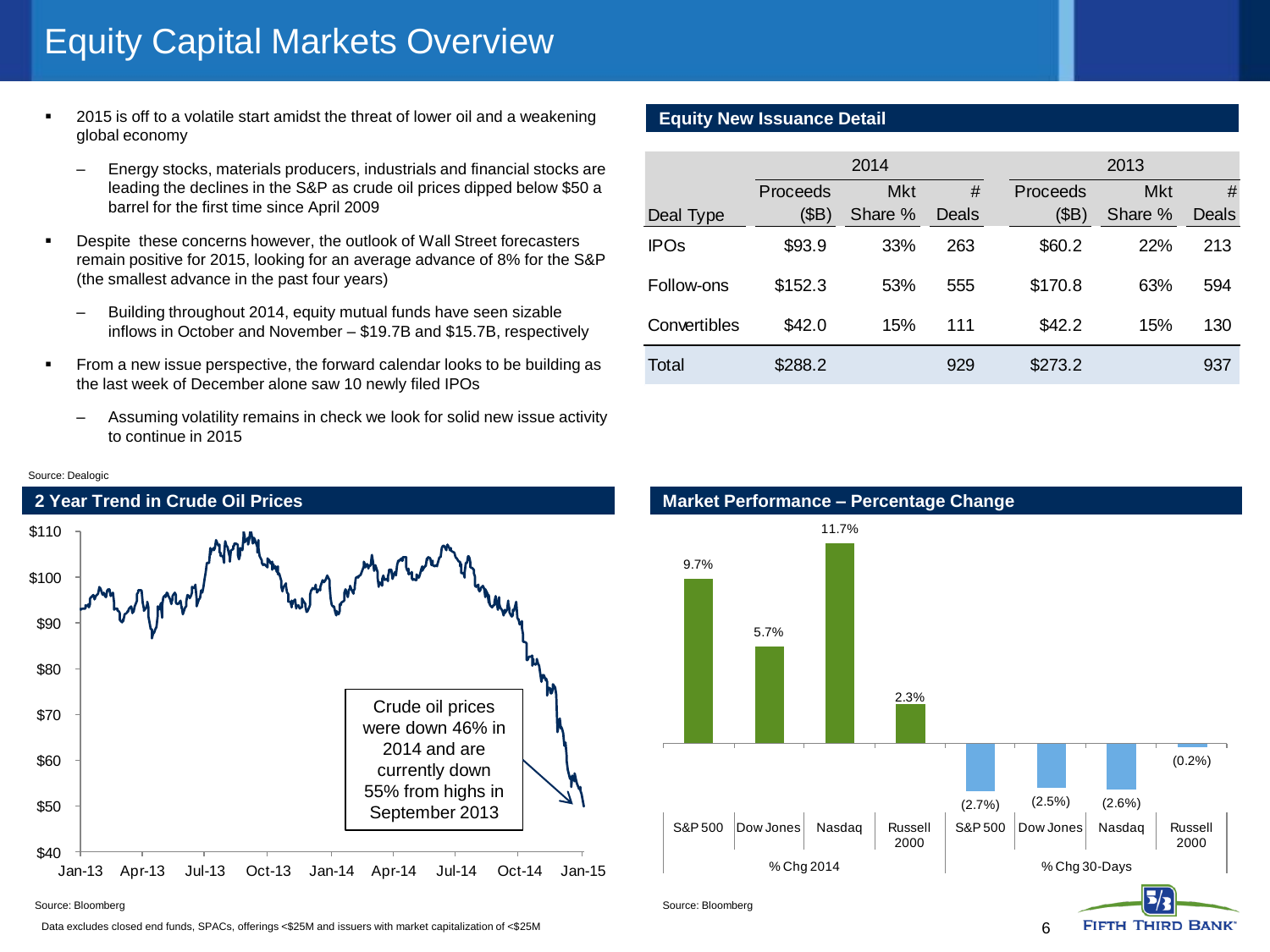# Equity Capital Markets Update

- With 263 deals pricing for \$94B in proceeds, 2014 marked the strongest year for IPOs since 2000 which saw 392 IPOs price for \$102B
	- 17 \$1B+ IPOs came to market in 2014 including the largest IPO on record, Alibaba, at \$25B; 2013 and 2001 previously held the top spot for \$1B+ IPOs with 10 in each of those years
	- The supply in the IPO market allowed investors to be selective on pricing – 38% of deals priced below the range in 2014 versus 26% in 2013 – however, after market performance was solid with new issues trading up 14% on average on the first day and 19% in the first month
- Follow-on activity was also strong in 2014 with the volume of deals (555) second only to 2013 (595); proceeds of \$155B raised in 2014 are the 4<sup>th</sup> highest looking back over the past 20 years
	- Throughout the year strong equity markets drove primary issuance for use in acquisition financing, debt repayment and growth capital
	- New issues were well received with shares trading up just under 2% on their first day and just over 2% in their first month

#### Source: Dealogic

|               | Totals   |       | Pricing Range |        |              | % Change |         |   |
|---------------|----------|-------|---------------|--------|--------------|----------|---------|---|
|               | Proceeds | # of  |               |        |              | Offer /  | Offer / |   |
| Month         | (SM)     | Deals | Above         | Within | <b>Below</b> | 1-Day    | 1 Mo    | Ŋ |
| $Jan-14$      | \$5,836  | 17    | 18%           | 41%    | 41%          | 24.1%    | 36.9%   |   |
| Feb-14        | \$1,955  | 19    | 11%           | 63%    | 26%          | 11.2%    | 32.9%   | F |
| Mar-14        | \$4,259  | 28    | 25%           | 64%    | 11%          | 24.5%    | 9.6%    | N |
| Apr-14        | \$8,811  | 27    | 41%<br>7%     |        | 52%          | 8.8%     | 5.2%    | ł |
| May-14        | \$5,498  | 21    | 19%           | 38%    | 43%          | 7.9%     | 27.3%   | N |
| $Jun-14$      | \$8,755  | 30    | 27%           | 47%    | 27%          | 13.0%    | 17.8%   | Ü |
| Jul-14        | \$9,017  | 31    | 23%           | 29%    | 48%          | 12.0%    | 18.2%   | J |
| Aug-14        | \$970    | 9     | 11%<br>33%    |        | 56%          | 7.0%     | 21.5%   | ŀ |
| Sep-14        | \$30,787 | 16    | 19%           | 31%    | 50%          | 20.3%    | 13.4%   | ς |
| $Oct-14$      | \$6,257  | 26    | 15%           | 38%    | 46%          | 4.8%     | 17.0%   |   |
| <b>Nov-14</b> | \$8,179  | 25    | 16%           | 52%    | 32%          | 15.4%    | 14.7%   |   |
| $Dec-14$      | \$3,561  | 14    | 43%           | 14%    | 43%          | 22.5%    | 25.8%   |   |
| 2014          | \$93,887 | 263   | 19%           | 43%    | 38%          | 14.0%    | 18.7%   |   |

#### Source: Dealogic Source: Dealogic Source: Dealogic Source: Dealogic Source: Dealogic

#### **YTD Issuance by Month**



Dec-13 Jan-14 Feb-14 Mar-14 Apr-14 May-14 Jun-14 Jul-14 Aug-14 Sep-14 Oct-14 Nov-14 Dec-14 Source: Dealogic

#### **Price Performance - IPOs Price Performance – Follow-ons**

|               | Totals    |       |         | Mix of Proceeds |         |        |         | % Change  |  |
|---------------|-----------|-------|---------|-----------------|---------|--------|---------|-----------|--|
|               | Proceeds  | # of  | 100%    | 100%            |         |        | Offer / | Offer /   |  |
| Month         | (SM)      | Deals | Primary | Secondary       | Mixed   |        | 1-Day   | 1 Mo      |  |
| $Jan-14$      | \$9,177   | 56    |         | 73%             | 18% 9%  |        | 3.4%    | 5.9%      |  |
| Feb-14        | \$8,891   | 40    |         | 70%             | 18% 13% |        | 3.3%    | 7.3%      |  |
| Mar-14        | \$18,378  | 72    | 51%     |                 | 38%     | 11%    | 1.1%    | $(6.1\%)$ |  |
| Apr-14        | \$8,077   | 41    |         | 83%             |         | 12%5%  | 0.4%    | $(1.4\%)$ |  |
| May-14        | \$20,924  | 63    | 65%     |                 | 30%     | 5%     | 1.8%    | 9.3%      |  |
| $Jun-14$      | \$20,997  | 54    | 57%     |                 | 35%     | 7%     | 1.2%    | 0.5%      |  |
| Jul-14        | \$10,640  | 42    |         | 74%             |         | 21% 5% | 1.2%    | 2.5%      |  |
| Aug-14        | \$5,347   | 26    | 50%     |                 | 38%     | 12%    | 2.8%    | 7.3%      |  |
| $Sep-14$      | \$15,278  | 52    |         | 71%             |         | 27% 2% | 0.4%    | $(5.1\%)$ |  |
| $Oct-14$      | \$6,092   | 28    |         | 86%             |         | 11%%   | 2.1%    | 7.0%      |  |
| <b>Nov-14</b> | \$19,524  | 52    | 46%     |                 | 46%     | 8%     | 1.6%    | $(0.2\%)$ |  |
| Dec-14        | \$8,966   | 29    | 62%     |                 | 34%     | 3%     | 1.4%    | 7.2%      |  |
| 2014          | \$152,290 | 555   | 65%     |                 | 28%     | 7%     | 1.7%    | 2.1%      |  |



7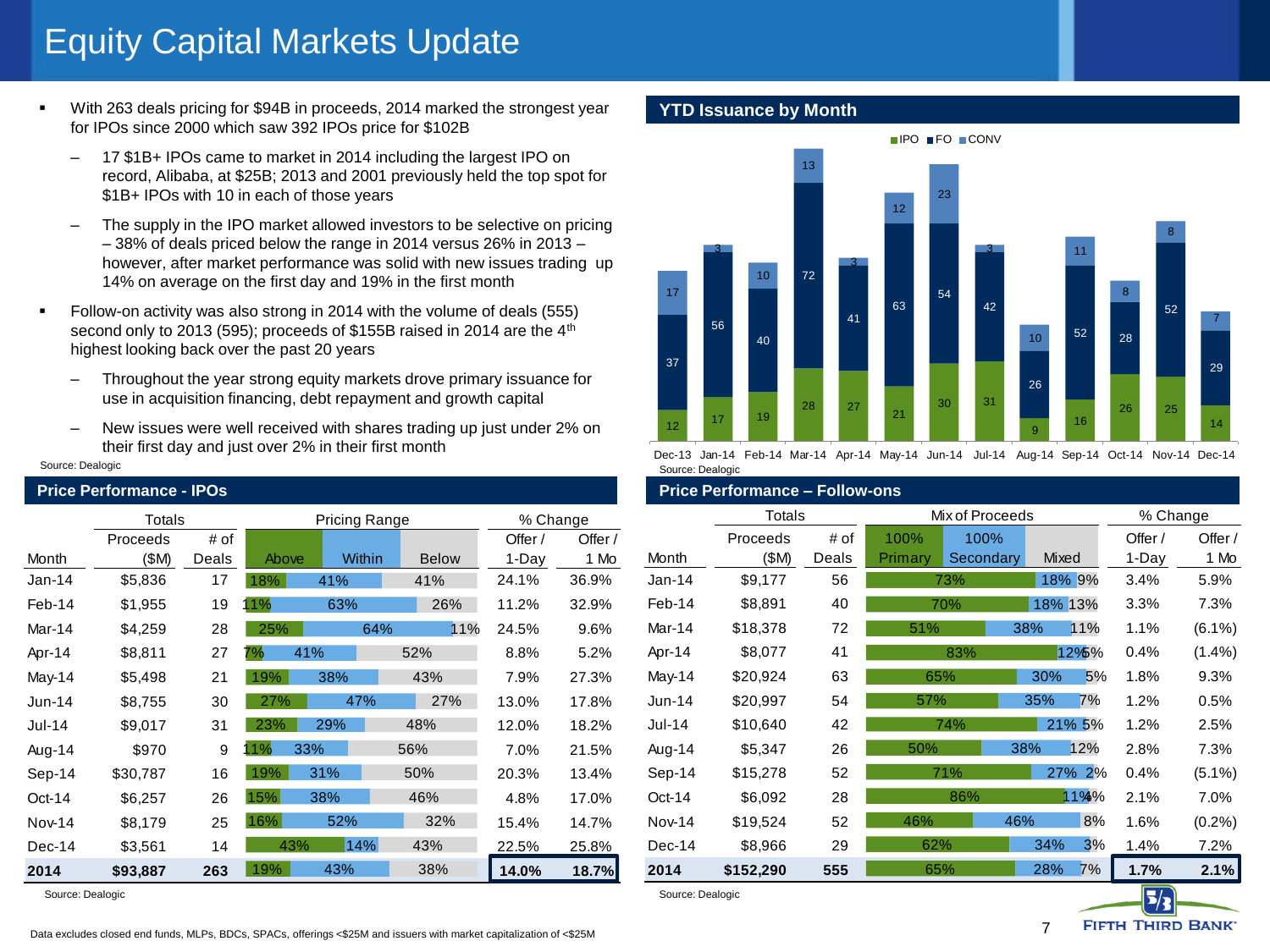# Convertible Market Activity

- **•** Convertible issue volume was slower in the second half of 2014 with 47 deals pricing for \$18.1B vs 64 deals for \$24.0B in the first half
- **Notably, convertible preferred offerings were** more prevalent in November and December, accounting for 27% of issuance (vs. 9% for all of 2014)
- Mid and small cap issuers accounted for 80% of convertible issuance in 2014 (42% and 38%, respectively) (1)
- **Expect overall convertible issuance to** increase when equity market volatility increases
- **Institutional investor interest for new issues** remains strong given appetite for yield and potential equity upside

#### **Sizing and Pricing of Recent Convertible Offerings**

|          | potomiai oquity apoiao                                    |       |         |       | Source: Dealogic |           |          |             |                          |                            |                          |              |            |
|----------|-----------------------------------------------------------|-------|---------|-------|------------------|-----------|----------|-------------|--------------------------|----------------------------|--------------------------|--------------|------------|
|          | <b>Sizing and Pricing of Recent Convertible Offerings</b> |       |         |       |                  |           |          |             |                          |                            |                          |              |            |
|          |                                                           | Size  | Mkt Cap | % Mkt | Convertible      | Maturity  | Coupon   | Conv        | Call Spread              | <b>Original Price Talk</b> |                          |              | Registered |
| Date     | <b>Issuer</b>                                             | (SM)  | (SM)    | Cap   | Type             | (yrs)     | (% )     | Prem $(\%)$ | Prem $(\%)$              | Coupon                     | Premium                  | Sector       | (Y/N)      |
| 12/19/14 | <b>Washington Mutual</b>                                  | \$600 | \$368   | 163%  | Mandatory        | <b>NA</b> | 3.00%    | 0%          |                          |                            |                          | Finance      | N          |
| 12/11/14 | <b>IGI Laboratories</b>                                   | 125   | 557     | 22%   | Cash Pay         | 5         | 3.75%    | 27%         |                          | $3.25\% - 3.75\%$          | 25% - 30%                | Healthcare   | N          |
| 12/9/14  | Envestnet                                                 | 150   | 1,630   | 9%    | Cash Pay         | 5         | 1.75%    | 33%         | $\overline{\phantom{a}}$ | 1.5%-2.0%                  | 30% - 35%                | Technology   |            |
| 12/9/14  | T-Mobile                                                  | 1,000 | 20,870  | 5%    | Preferred        | <b>NA</b> | 5.50%    | 20%         |                          |                            |                          | Telecom      |            |
| 12/5/14  | ANI Pharmaceuticals                                       | 125   | 605     | 21%   | Cash Pay         | 5         | 3.00%    | 30%         | 80%                      |                            |                          | Healthcare   | Y          |
| 12/5/14  | <b>PROS Holdings</b>                                      | 125   | 754     | 17%   | Cash Pay         | 4         | 2.00%    | 30%         | 75%                      | 1.75%-2.25%                | 27.5%-32.5%              | Technology   | N          |
| 12/2/14  | Quidel                                                    | 173   | 817     | 21%   | Cash Pay         | 6         | 3.25%    | 35%         |                          |                            |                          | Healthcare   |            |
| 11/21/14 | Lexicon Pharmaceuticals                                   | 80    | 517     | 15%   | Cash Pay         |           | 5.25%    | 20%         |                          | 4.75% - 5.25%              | 20% - 25%                | Healthcare   | N          |
| 11/19/14 | Kindred Healthcare                                        | 150   | 1,277   | 12%   | Preferred        | 3         | 7.50%    | 0%          |                          |                            |                          | Healthcare   | Υ          |
| 11/18/14 | <b>Redwood Trust</b>                                      | 200   | 1,568   | 13%   | Cash Pay         | 5         | 5.63%    | 15%         | $\overline{\phantom{a}}$ |                            | $\overline{\phantom{a}}$ | <b>REIT</b>  | N          |
| 11/17/14 | LGI Homes                                                 | 75    | 344     | 22%   | Cash Pay         | 5         | 4.25%    | 30%         | $\overline{\phantom{a}}$ | $3.75\% - 4.25\%$          | $30\% - 35\%$            | Construction | N          |
| 11/17/14 | William Lyon Homes                                        | 100   | 525     | 19%   | Preferred        | 3         | 5.50%    | 0%          |                          |                            |                          | Construction | Υ          |
| 11/12/14 | Isis Pharmaceuticals                                      | 425   | 6,071   | 7%    | Cash Pay         |           | 1.00%    | 30%         | $\overline{\phantom{a}}$ | $0.5\% - 1.0\%$            | $30\% - 35\%$            | Healthcare   | N          |
| 11/7/14  | CTI BioPharma                                             | 35    | 343     | 10%   | Preferred        | <b>NA</b> | $0.00\%$ | (15%)       |                          |                            |                          | Healthcare   |            |
| 11/5/14  | LinkedIn                                                  | 1,323 | 27,094  | 5%    | Cash Pay         | 5         | 0.50%    | 35%         | 75%                      | 0% - 0.5%                  | 40% - 45%                | Technology   | N          |
|          | AVERAGE                                                   | \$312 | \$4,223 | 24%   |                  | 5         | 3.46%    | 19%         | 77%                      |                            |                          |              |            |
|          | <b>MEDIAN</b>                                             | \$150 | \$754   | 15%   |                  | 5         | 3.25%    | 27%         | 75%                      |                            |                          |              |            |

Source: Dealogic

# **Convertible Market Activity by Month**

Source: Dealogic





(1) Large Cap = market capitalization >\$5B, Mid Cap = market capitalization of \$1B-\$4.9B, Small Cap = market capitalization of <\$1B Note: Data excludes issuers below \$25M in market capitalization, offerings below \$25M in size, PIPEs, closed end funds and SPACs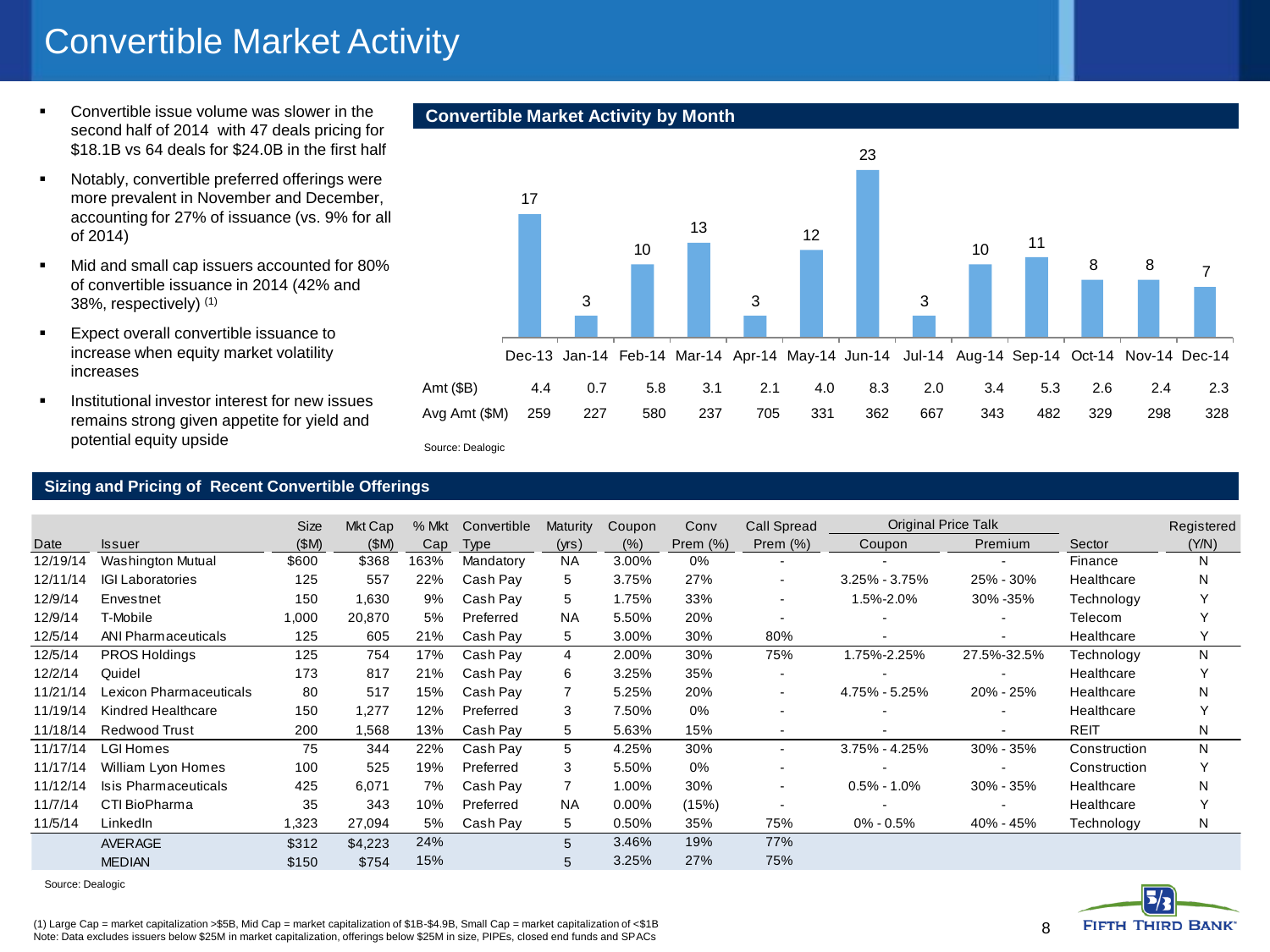# 2014: IG Primary Market Activity Review

- 2014 was a record year for the Investment Grade market, with issuance volume breaking the \$1 trillion mark in November. The momentum carried into December and the year finished at \$1.1 trillion on 1,513 deals. Contributing factors to the record volume include historically low borrowing costs, record M&A activity, and shareholder friendly actions (e.g., share buybacks and dividends) driven by activist shareholders.
- The high level of supply was supported by strong investor demand, given the asset class' perception as a "safe-haven." During times of the year when the broader market entered "flight-to-quality" and "risk-off" modes, the IG asset class remained relatively resilient, maintaining generally positive fund flows and narrow price movements compared to its risk counterparts, Equity and High Yield.
- GCP was the main UOP during the year, tallying \$767 billion in volume, up \$76 billion from the previous year. Refinancing was the second highest source of supply coming in at \$197 billion, an increase of \$55 billion from last year. M&A driven deals accounted for \$108 billion dollars and Dividend/Equity friendly purposes were \$20 billion for the year.
- 2015 is likely to see a comparable, if not increased level of activity to 2014. Many of same factors driving factors of 2014 will roll-over into 2015. Issuers will look to take advantage of low Treasury yields and spreads to address funding needs ahead of Fed Funds rate hikes later in 2015. January tends to open up with a slew of FIG/Yankee issuers, and 2015 will likely continue the trend.

## **UOP Composition Credit Profile**



### **Commentary <b>Commentary Monthly Issuance**



Source: IFR Markets



**FIFTH THIRD BANK** 9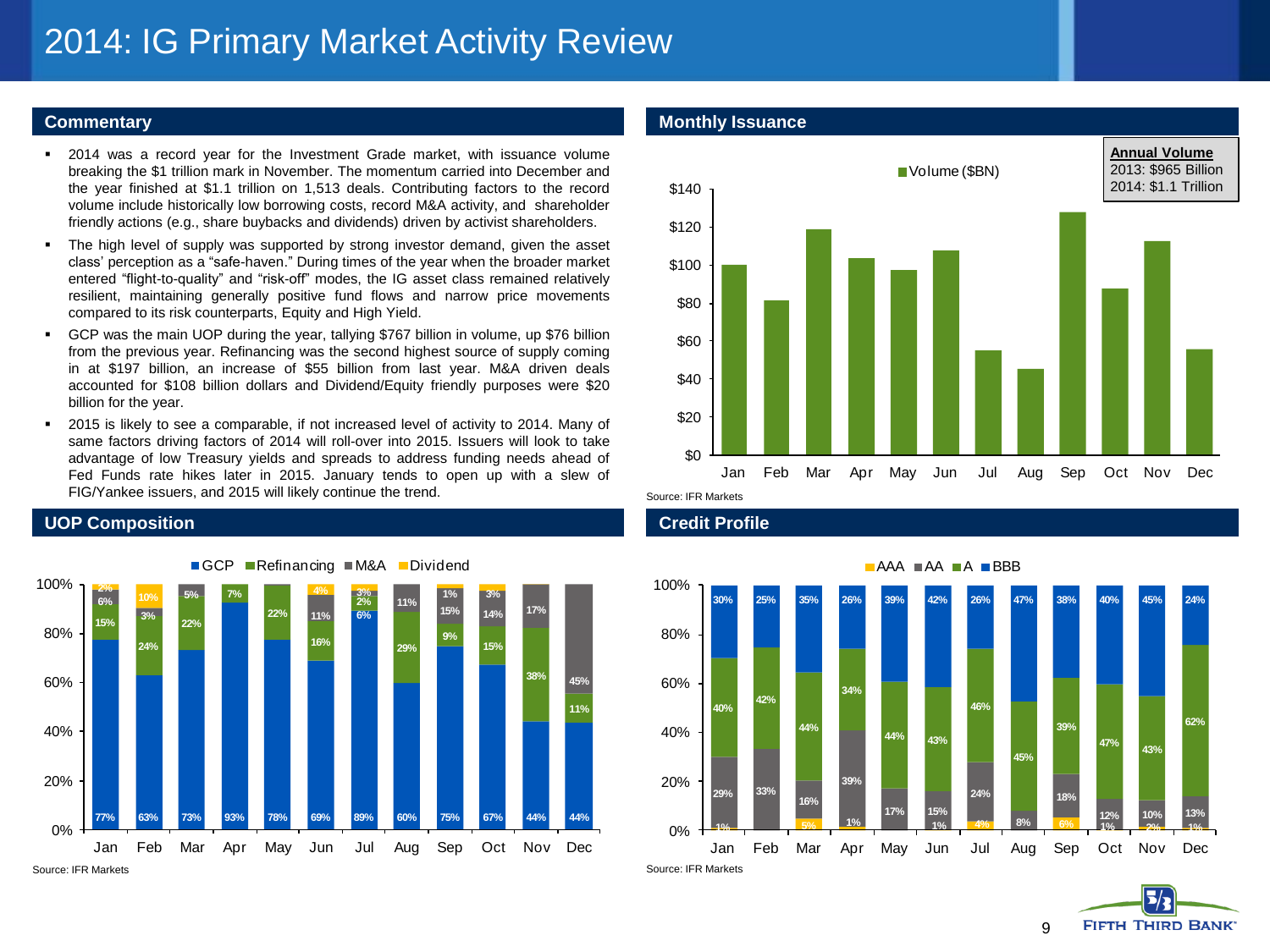# 2014: IG Demand & Deal Execution

**Weekly Fund Flows**



" The end-of-year concerns of rapidly declining oil prices in the broader markets seemed to have had little effect on the asset class outside of the energy sector.



• Investor demand remained resilient, with oversubscription levels generally consistent throughout most of the year. Tapering toward the conclusion of 2014 was in line with the year-end slow down of activity.

10

**FIFTH THIRD BANK** 



### **Weekly Average NIC (bps)**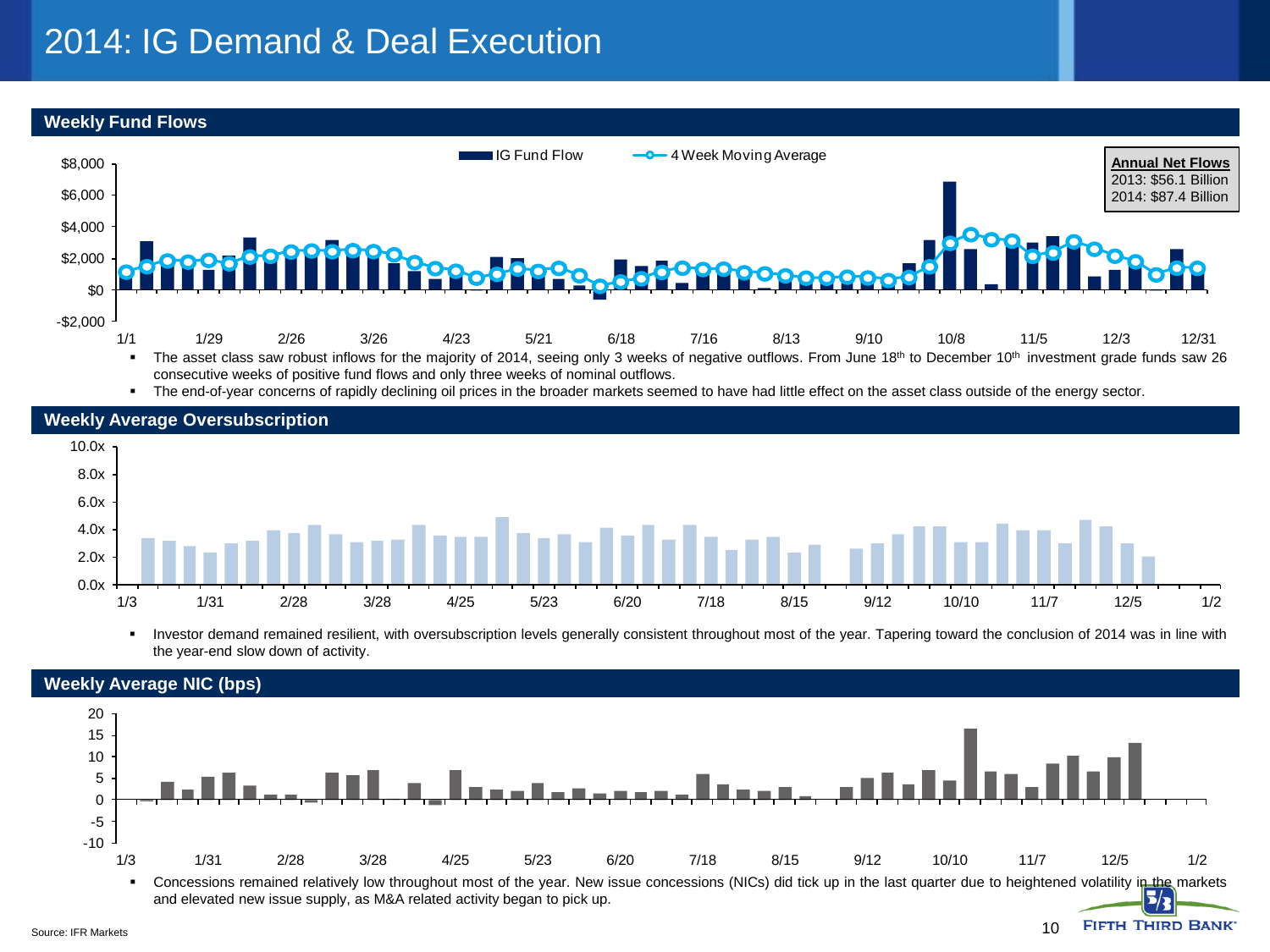# 2014: IG Secondary Market Activity Review

- Since Mid-October the broader market has seen several bouts of volatility, due to a host of concerns, including economic stagnation in major global players (Euro Zone, Japan, China), geopolitical risks (Russia/Ukraine Conflict), and rapidly declining commodity prices. Despite these risk factors, investor confidence in the asset class remained strong throughout 2014, seeing 26 consecutive weeks of net fund inflows at one point and only three weeks of nominal outflows. 2014 cumulative net fund inflows totaled \$87.4 million, easily surpassing 2013's \$56.1 million.
- Despite Fed tapering and an improving domestic economy, Treasury yields marched lower in 2014, given the weaker global rate and economic landscape as well as continued heightened geopolitical risks, as noted above. The 30-year Treasury yield was down 117 bps on the year from 3.92%, while the 10-year was down 82 bps on the year from 2.99%.
- IG spreads were the tightest during June and July, with the lowest spread at 106bps on 6/24/2014. Coupled with declining Treasuries, the IG index yield troughed at 2.87% on 10/15/14. Since the mid-year lows, the IG index has gradually widened amidst the heightened volatility and robust supply, with the widest reading at 151bps on 12/16/2014. The index has since come back down, finishing 2014 at 144bps, up 17bps from the beginning of the year. Although year-end spreads were higher than at beginning of 2014 levels, the IG index yield closed lower for the year at 3.21% versus 3.33% at the beginning of the year.



#### **Commentary US Treasuries**



Source: IFR Markets



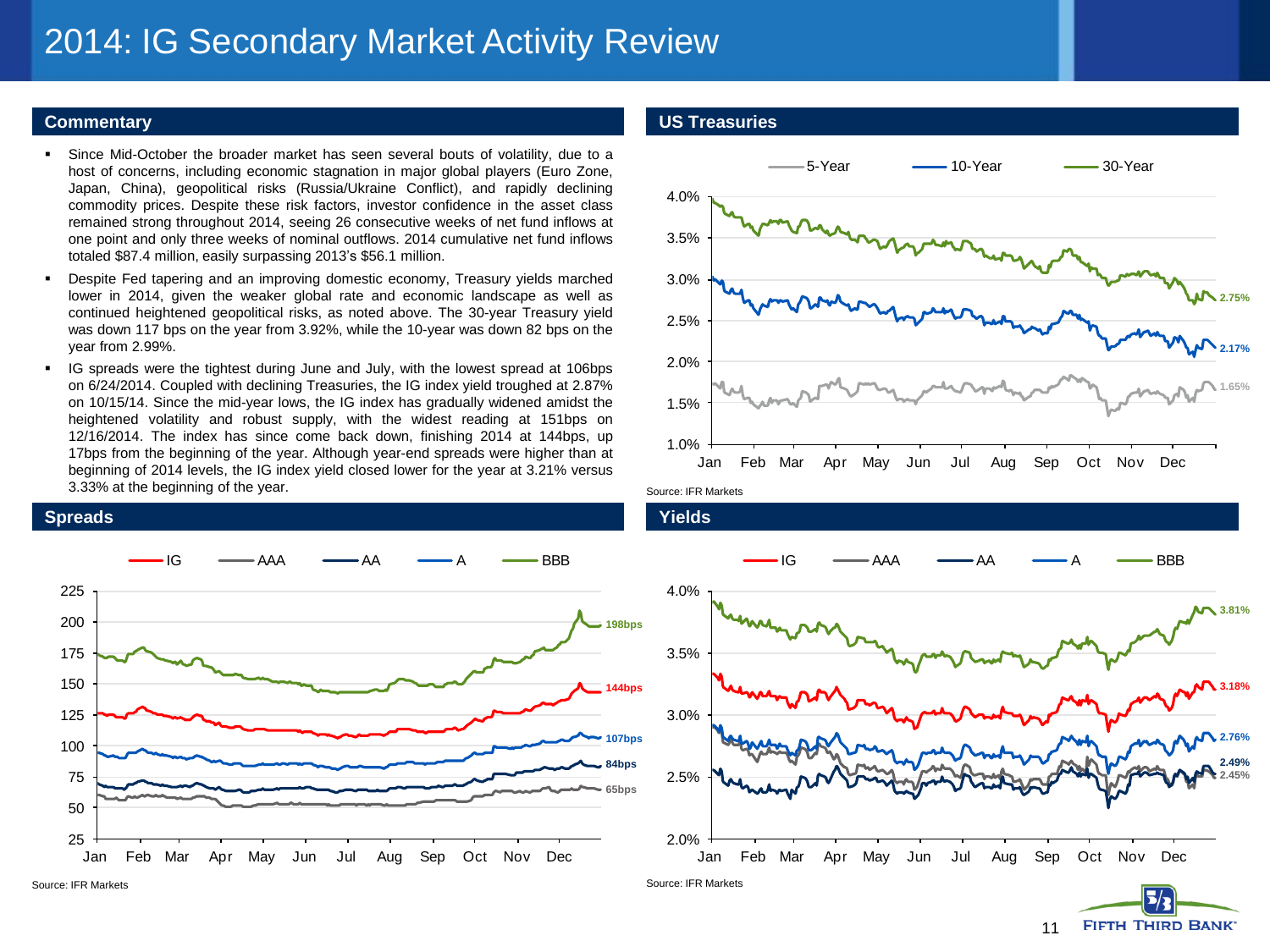- 2014 was yet another strong year for the high yield primary market. 591 deals priced for \$321 billion, marking a third consecutive \$300 billion+ volume year (the only \$300 billion supply years on record). The \$321 billion 2014 volume total came in 7% below 2013's \$345 billion of primary market activity.
- Debut issuers continued to provide a healthy source of supply for the market. Debut issuers accounted for 119 deals and \$54.7 billion of supply, easily surpassing the 109 deals and \$42.2 billion figure from 2013.
- Refinancing continued to be the prominent source of primary market supply, accounting for 52% of total volume (matching the 52% 2013 contribution). Amongst other UOP, Recap and GCP supply took a backseat to M&A, which saw a substantial increase from year ago levels in terms of total \$ amount and % of total supply. M&A supply closed the year at \$98 billion, or 31% of total supply, up from \$73 billion, 21% of supply in 2013.
- The primary market was highly active during the first half of 2014 amid favorable conditions. Declining Treasury yields and solid credit fundamentals maintained asset class demand which resulted in overall tighter yields over this period. However, valuation concerns and a surge of geo-political headlines in July brought about a market correction that muted summer activity. Although October and November saw healthy levels of supply, the fourth quarter saw investors being increasingly selective with credit amid heightened macro volatility and strained liquidity. As such, supply was dominated by higher rated, seasoned issuers and/or M&A related financings over this period. December activity was very light, as the energy contagion and year-end wind down effectively shut down the market mid-month.



### **Commentary <b>Alternative Commentary Commentary Monthly Issuance**



Source: IFR Markets

#### **UOP Composition Credit Profile Composition**

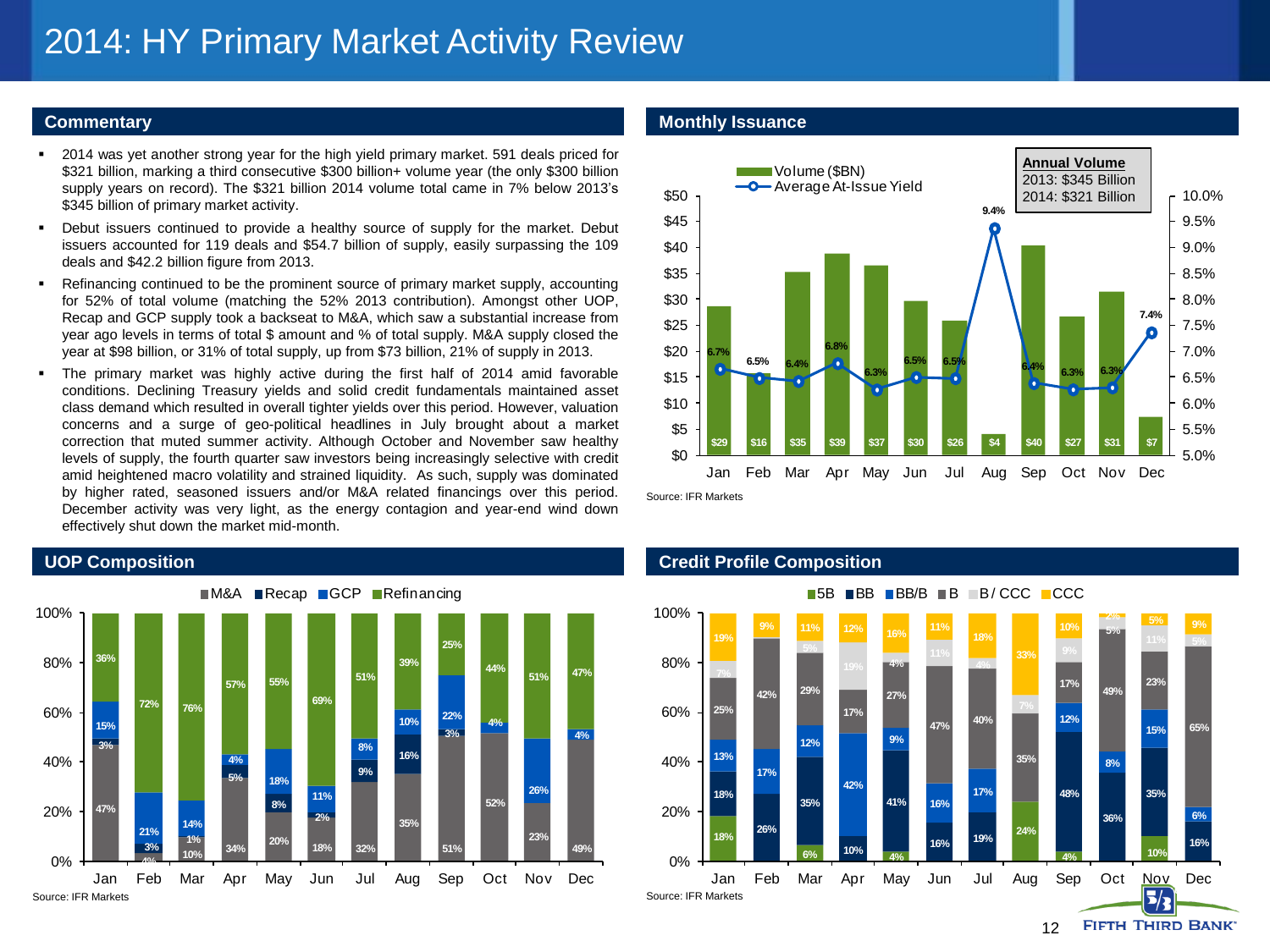- Demand indicators and primary market execution exhibited similar seasonal themes to primary market supply.
- The high yield asset class saw fairly consistent, and largely positive fund flows during the first half of the year. Declining Treasury yields, coupled with solid credit fundamentals helped to maintain a high level of demand for asset class over this period. At the halfway mark of the year, the net fund flow figure stood at \$6.6 billion.
- A mid-summer correction and asset class revaluation of risk had a material effect on investor capital movement. A four-week run of outflows totaling \$12.6 billion from mid-July to August, easily wiped out the asset class' net gain for the year. During the second half of the year, capital movement was largely in spurts, with streaks of outflows and inflows. 2014 net fund flows ended at -\$6.3 billion, unable to recover from the hemorrhage of cash from the asset class earlier in the year.
- Deal execution was largely favorable for most of the year but also noticeably bifurcated between the first and second halves of the year. The higher percentage of deals priced wide coincided with the heightened volatility and upward movement in yields during the second half of the year. With underwriters having to manage price talk expectations against a re-pricing of risk, the majority of deals continued to price at or tight of official price talk levels. Notably, a few M&A related offerings in the fourth quarter were heard to have faced some challenges clearing the market, resulting in significantly wider pricing to expectations.



## **Deal Execution (vs Marketed Price Talk) Average Break Performance (pts)**

### **Commentary HY Fund Flows**



Source: IFR Markets



13

**FIFTH THIRD BANK**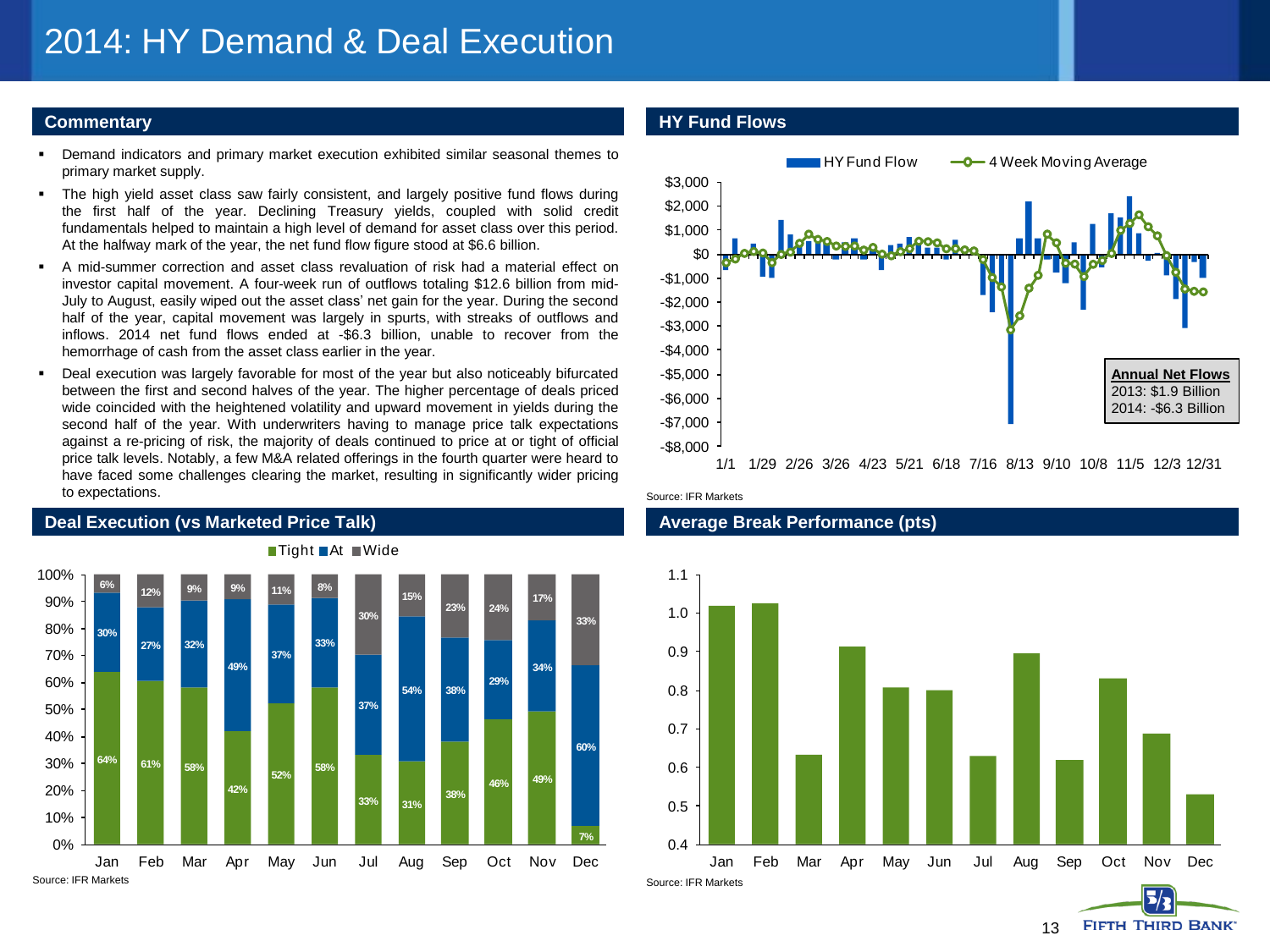# 2014: HY Yield Movement Review

**Yields (%)**



 Index yields spent the first six months of the year grinding tighter supported by strong technicals and fundamentals. Opening the year at 5.66%, the index declined to an all time new record low of 4.85% on 6/23.

 After hovering around record low levels at the end of June, the market navigated through some corrections from late summer to the fall due to confluence of factors including, stretched valuations, heightened macro volatility, strained liquidity and heavy supply (M&A). The gapping out of yields starting in late November was largely attributed to the fallout out from the drop in oil prices. With the Energy sector accounting for approximately 15% of the asset class, heavy upward yield pressure stemmed from the indiscriminate sell-off of the sector, which inevitably led to a broader market sell-off by year-end.



 Despite the HY Index closing the year at 6.65% (99bps and 17% higher than beginning of the year levels), the index continues to remain at attractive historical levels. By comparison, the 2010-current HY Index average is 6.88% (current level is 23bps lower) and the trailing 10-year average (2005-2014) is 8.55% (current level is 190bps lower).

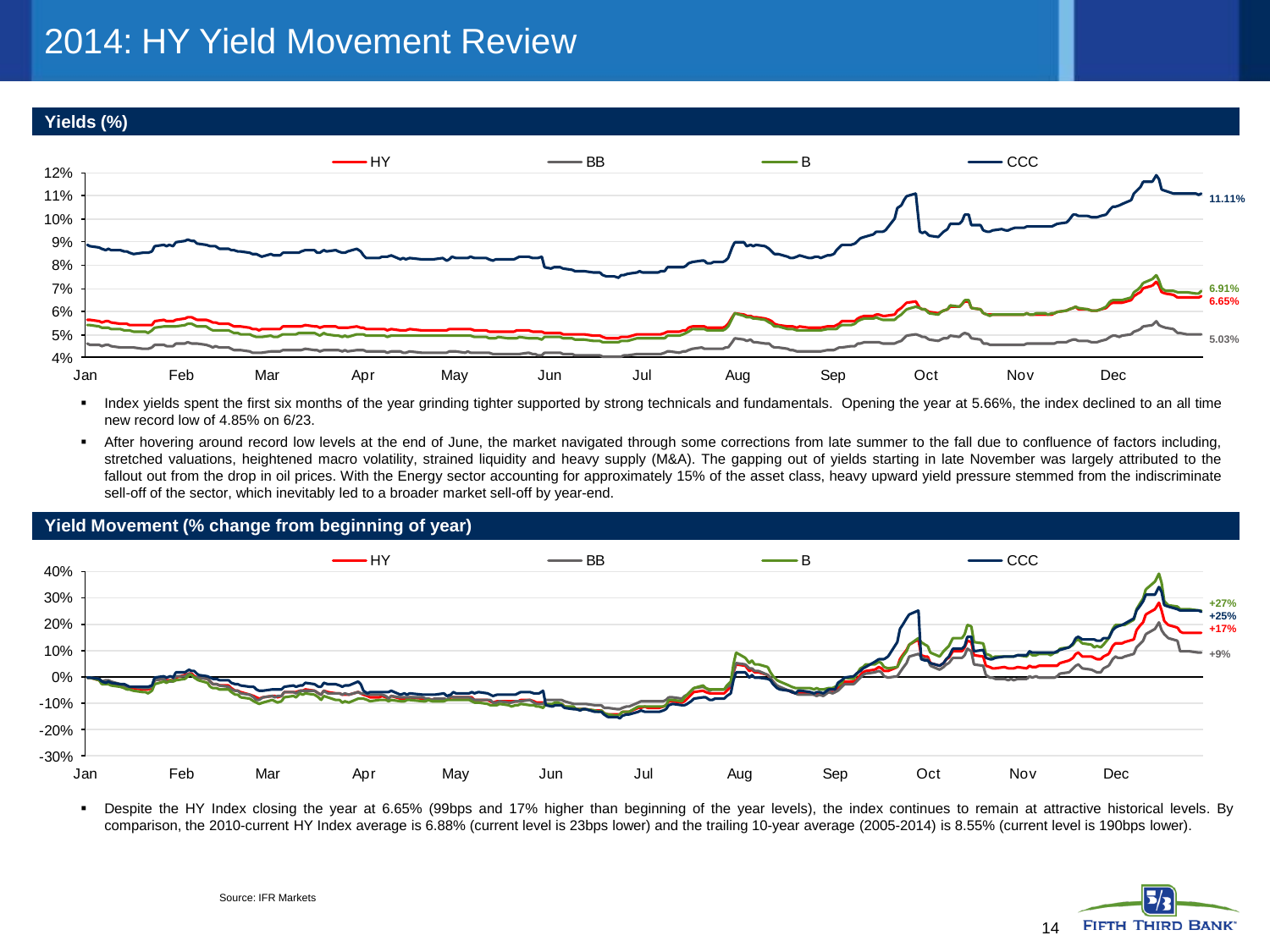## **Broadly Syndicated Market**

- After a very strong start to 2014, The broadly syndicated market closed 2014 on a bit of a sour note as volume fell dramatically and yields pushed higher in the fourth quarter. 4Q volume came in at \$68.6 billion, which was the lowest level since 3Q 2011. In addition, single-B and double-B new-issue YTMs reached their highest levels in more than two years.
	- − One of the most telling trends of the fourth quarter was the decline in cov-lite volume as a % of total volume. After hovering in the 63% - 66% range for the past 5 quarters, new-issue covenant volume fell to 57% as investors appeared to signal a change in their overall risk appetite.
- The Q4 decline in volume was broad based with opportunistic transactions (refinancings, dividend recaps, repricings) experiencing the largest QoQ and YoY declines. The lone bright spot for the quarter was LBO activity, which "only" fell by 6% QoQ and was up slightly YoY.
	- After a flurry of repricing activity to start the year (\$80 billion in Q1 alone), repricings fell below \$25 billion (combined) for the last three quarters of the year.
- In addition to falling supply, demand for broadly syndicated transactions also appeared to wane over the last three months of the year. CLO issuance remained strong; however, the flight of retail investors continued and the streak of retail fund outflows reached nine months in December.

#### **Middle Market**

- Following the lead of the broadly syndicated market, conditions in the middle market were relatively weak in the fourth quarter as issuance slowed and yields moved higher. Issuance in the traditional middle market was particularly slow with modest 4Q volume contributing to total year volume of \$36 billion falling well below 2013 and 2012.
	- − While overall volume trails previous years, M&A issuance outperformed and increased from \$5.8 billion in 2013 to \$6.8 billion in 2014 (17% YoY increase).
- Despite narrowing in December, middle market yields closed 4Q 2014 at their highest level since 4Q 2012. For the quarter, new-issue yields for middle market loans closed at an average YTM of 6.64% compared to 5.85% the prior year.

Traditional Middle Market defined as: loan size  $\lt\lt=$  \$100 million and sales size  $\lt\lt=$  \$500 million

### **Leveraged Loan Volume (\$ in billions)**



### **Middle Market New-Issue Yields**



Source: LPC Loan Connector \*4Q14 data as of December 22nd, 2014

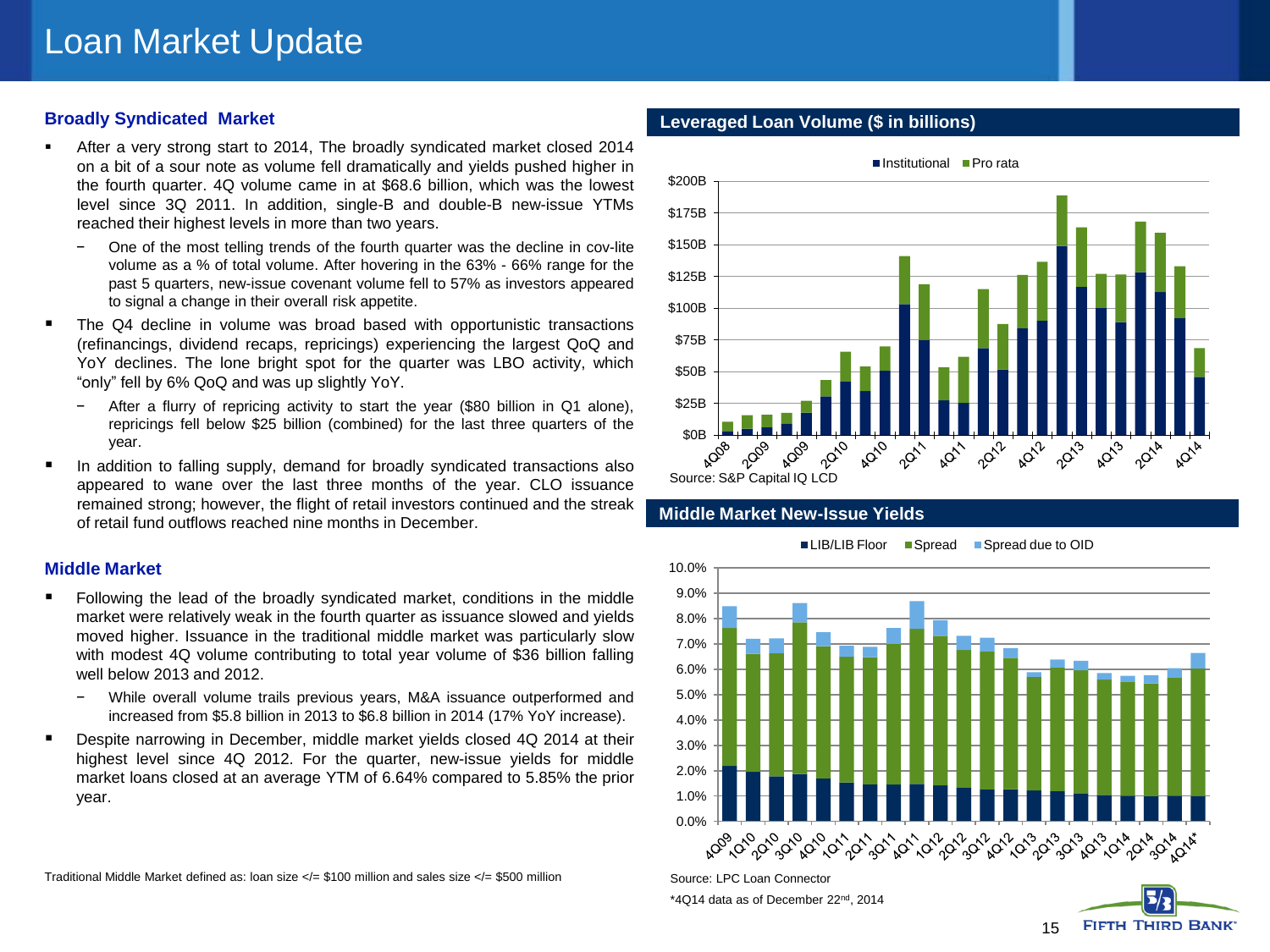## Loan Market Update



In 4Q 2014, the middle market yield premium (over large corporate yields) fell to its lowest level since 3Q09, standing at just 56 bps. Overall, yields in both markets are at their highest levels in the past couple of years as market volatility and softness pushed primary yields higher. In December, the middle market yield premium actually disappeared as the average large corporate yield increased to 6.29% versus 6.15% for middle market loans.

Source: Thomson Reuters LPC

| <b>Recent New-Issue Transactions</b> |                         |                           |       |  |  |  |
|--------------------------------------|-------------------------|---------------------------|-------|--|--|--|
| <b>BB</b>                            | <b>Corporate Rating</b> | Spread/Floor/OID          | YTM   |  |  |  |
| Crown Holdings                       | BB/Ba2                  | 325/75/99.5               | 4.15% |  |  |  |
| Cable & Wireless                     | BB/Ba2                  | 450 / 100 / 99.25         | 6.04% |  |  |  |
| <b>B/E</b> Aerospace                 | BB+/Ba2                 | 325/75/99.5               | 4.15% |  |  |  |
| Norwegian Cruise                     | BB-/Ba3                 | 325/75/99.5               | 4.15% |  |  |  |
| <b>Block Communications</b>          | BB-/Ba3                 | 350/75/99.5               | 4.41% |  |  |  |
| в                                    | <b>Corporate Rating</b> | Spread/Floor/OID          | YTM   |  |  |  |
| <b>Electrical Components</b>         | $B + / B2$              | 475/100/99.5              | 5.98% |  |  |  |
| ATI Physical Therapy                 | B/B <sub>2</sub>        | 400 - 425 / 100 / 98.5-99 | 5.53% |  |  |  |
| <b>Liberty Cablevision</b>           | $B - / B3$              | 350/100/97                | 5.13% |  |  |  |
| Cengage Learning                     | B/B <sub>2</sub>        | 600/100/99                | 7.44% |  |  |  |
| Am WIN <sub>S</sub>                  | B/B2                    | 425/100/99                | 5.61% |  |  |  |
| <b>Middle Market</b>                 | <b>Corporate Rating</b> | Spread/Floor/OID          | YTM   |  |  |  |
| Oasis Outsourcing                    | NR/NR                   | 475 - 500 / 100 / 99      | 6.20% |  |  |  |
| CRGT                                 | B-/NR                   | 650/100/98                | 8.17% |  |  |  |
| Evemart                              | B/B1                    | 400/100/99.5              | 5.19% |  |  |  |
| Hospice Compassus                    | NR/NR                   | 475/100/99                | 6.09% |  |  |  |
| New Media                            | B/B <sub>2</sub>        | 550 - 575 / 100 / 99      | 7.03% |  |  |  |

\* Includes loans of up to \$500 million

Source: S&P Capital IQ LCD

| <b>Average New-Issue Statistics</b> |                |      |       |  |  |  |
|-------------------------------------|----------------|------|-------|--|--|--|
|                                     | Spread / Floor | OID  | ΥТΜ   |  |  |  |
| BB                                  | 361/82         | 99.3 | 4.67% |  |  |  |
| в                                   | 458 / 100      | 98.7 | 5.98% |  |  |  |

Source: S&P Capital IQ LCD; S&P/LSTA Leveraged Loan Index

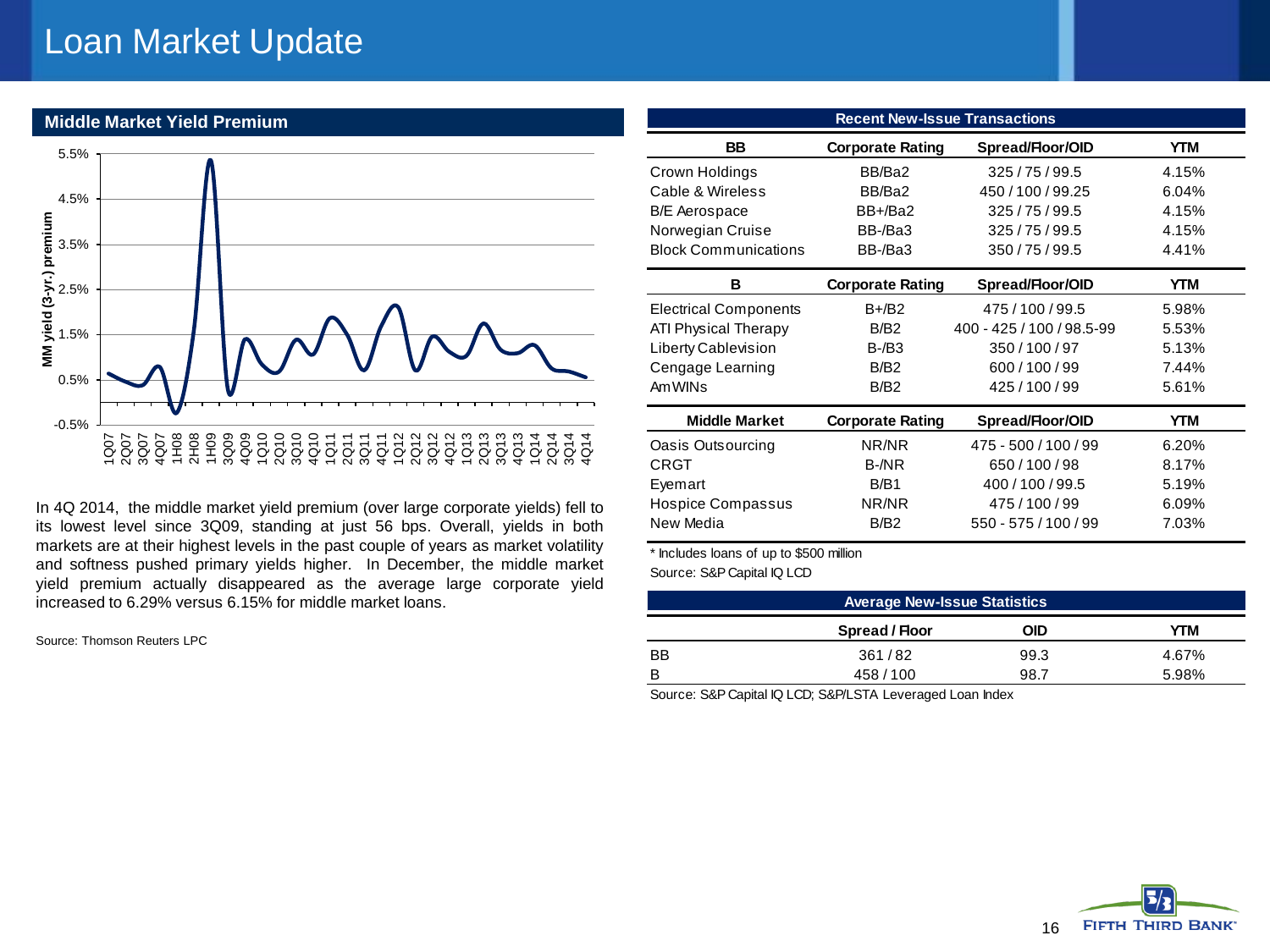## **Crude Oil**

- With no countries announcing production cuts, the global supply glut that started in 2014 continues to persist. West Texas Intermediate oil dropped below \$50 per barrel for the first time since April 2009.
- Russian output has risen to a multi-decade high while at the same time Iraq, the second largest OPEC producer, announced plans to boost exports to a record this month. In December, Iraq exported 2.9 million bpd and they expect to increase that to 3.3 million bpd in January.
- With many participants on holiday the final days of 2014, traders were anxious to short the market as the new trading year begins. The price drop for both barrels may also be increasing as the US dollar continues to strengthen and risk aversion returns to the market. Equities are starting the year with a weaker tone and troubles in Greece are back in the headlines.
- Rig counts in the US are starting to decline as prices fall. Rigs targeting oil dropped by 17 to 1,482 this week, according the Baker Hughes website. Rig count got as high as 1,609 last year when prices were trading closer to \$100/bbl.

### **Natural Gas**

- Prompt natural gas prices have rallied to start January, after a 29%drubbing to finish out 2014. An arctic blast of cold air has covered much of the Midwestern portions of the US. This is expected to push east, bringing snow and ice to coastal regions. This unexpected weather is boosting demand and accelerating withdrawals from storage sites.
- Near-term upside pressures on prices is expected to subside rather quickly. Most models have weather returning to more normal or warmer-than-normal temperatures by mid-January.
- **The frigid weather has brought back memories of last year's polar vortex. Traders** will continue to monitor changes in the outlook and closely watch weekly inventory levels.

#### **Metals**

- Metals closed out December on a weak note, with a number of complexes falling below key support levels, including aluminum and nickel.
- Copper prices are now falling as we start the New Year. Comex copper has fallen to \$2.76/lb, the lowest level since June, 2010. Prices have fallen as the cost to mine raw metals falls along with energy prices. Furthermore, analysts are worried about demand, with little growth seen in Europe and Japan this year.
- A slowdown in Chinese growth that started last year seems to be persisting, with little to no buying seen recently by the world's largest metal consumer.





*Source: Bloomberg*



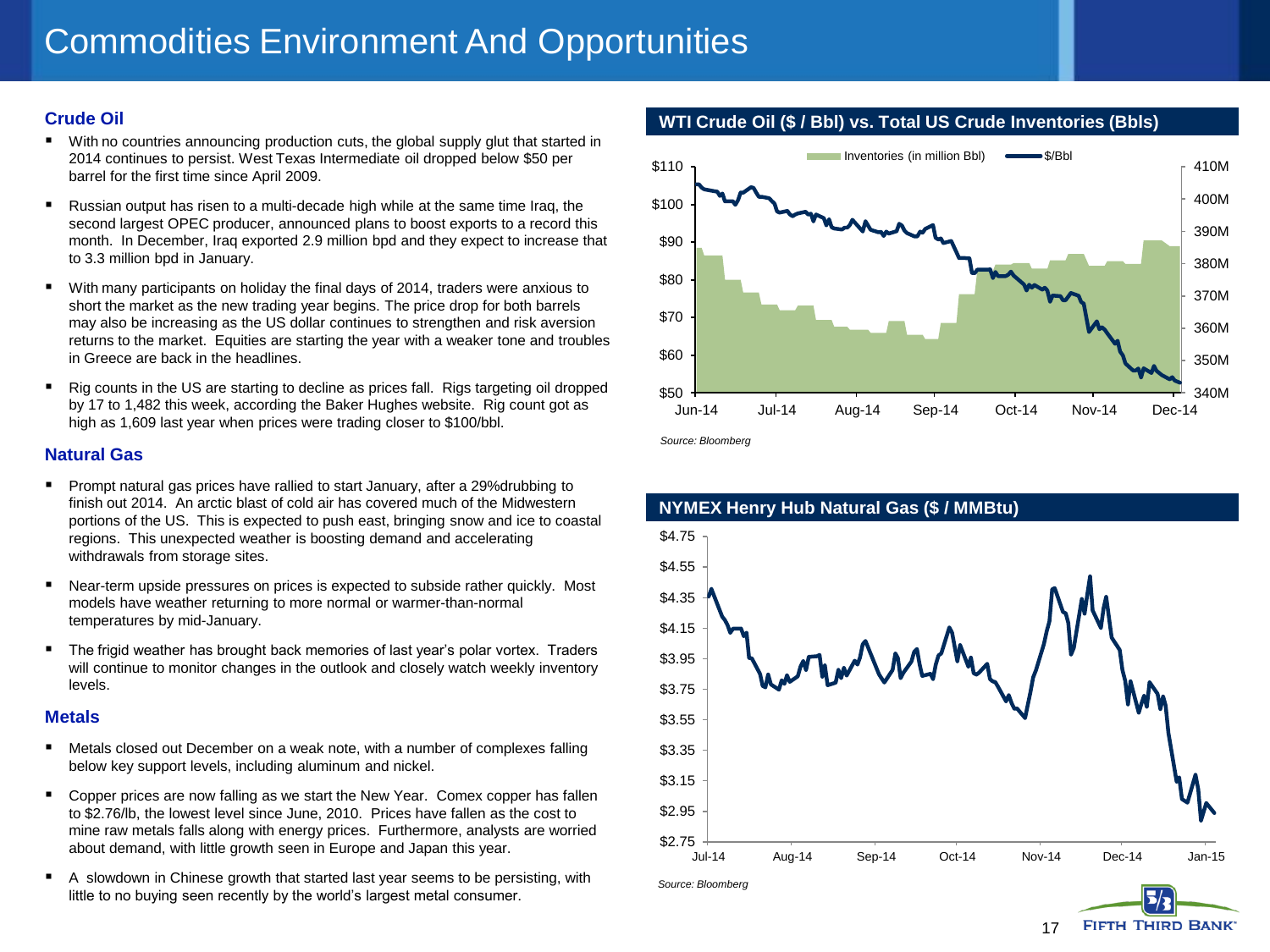## **Policy Divergence**

- The US Economy expanded 5% compared to less than 1% in the Eurozone which was more than Japan which was less than 0.5%.
- The US is expected to raise rates this year while the Euro zone, Japan and China are all expected to provide more stimulus to boost their economies.

### **Impending Political Risk**

- The EUR fell to its lowest level in nine years after Draghi made comments regarding the risk of deflation and increased likelihood of the ECB QE. The first ECB meeting is Jan 22. and the market is expecting a large scale QE sooner than later as inflation and inflation expectations continue to move lower and the ECBs lack of progress on expanding its balance sheet towards 2012 levels.
- Greek elections are on Jan 25. There are some fears that this could pave the way for the country's exit from the Euro zone. A report in Saturday's German news magazine Der Spiegel, suggested the German government is ready to let Greece drop of the EUR if needed. Greek leftist opposition party Syriza continues to lead public opinion polls by 3.1 percentage points, though its lead over the ruling New Democracy party has narrowed slightly. Many are saying that Syriza's policies would risk fracturing relations with Euro zone partners, which have pledged EUR 240 billion in aid to prevent Greece from defaulting on its massive debt burden. Syriza has demanded debt relief from the Euro zone and promised to roll back many of the austerity and reform measures Greece has undertaken in exchange for aid.
- Continued political tension in Russia and Iraq is driving a higher crude output puling down Brent, thus putting more pressure on the commodity currencies. (CAD and NOK )

#### **Global Deflation**

- Global deflation has been an ongoing issue with the continued decline in commodity prices which has cause yield curves in both G10 and EM to flatten dramatically.
- The yield on the 10 year German bund sank below 0.5%, while the yield on the German five year slipped into negative territory for the first time ever. Yields on Spanish, Italian, and Irish 10 year-bonds also fell to new Euro area lows. JGB yields remain close to record lows as well.

## **The USD rally marches on!**

- The USD finished the year at its high. The dollar index (DXY) rallied more than 12% for the year and is at a nine year high boosted by continuing concerns about global growth outside of the US and weak commodity prices.
- Interestingly, the dollar index traded in the widest yearly range since 2010. Due to market volatility, many traders reduced their long positions but the market is still a USD bull and investors continue to get back into their longs.
- The dollar will continue to benefit from strong US economic numbers with the market expecting a rate hike in 2015 after a rather hawkish Yellen after the December FOMC meeting.







Source: Bloomberg

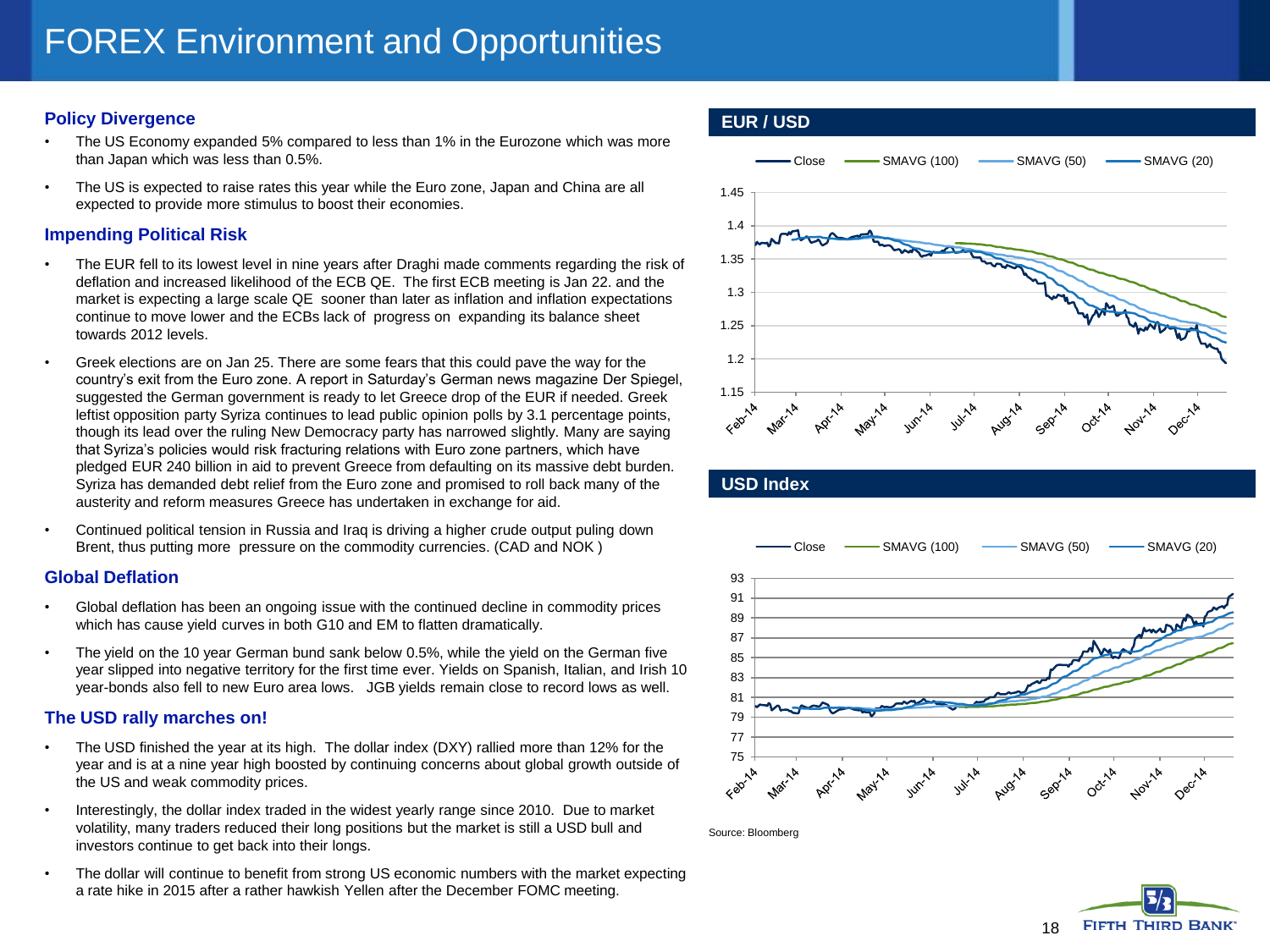## Notes and Definitions

Average Hourly Earnings – An indicator of labor cost inflation and of the tightness of labor market Average Weekly Hours – Measures an average of the number of hours worked per week by production workers in U.S. BRICS – The acronym for an association of five major emerging national economies: Brazil, Russia, India, China and South Africa. Collateralized loan obligations (CLOs) – A form of securitization where payments from multiple middle sized and large business loans are pooled together and passed on to different classes of owners in various tranches Consumer Price Indexes (CPI) – A program that produces monthly data on changes in the prices paid by urban consumers for a representative basket of goods and services. Dow Jones Index – A price-weighted average of 30 significant stocks traded on the New York Stock Exchange and Nasdaq Durable or Core Capital Goods Orders – An economic indicator released monthly by the Bureau of Census that reflects new orders placed with domestic manufacturers for delivery of factory hard goods (durable goods) in the ne term or future Exchange-Traded Fund (ETF) - A security that tracks an index, a commodity or a basket of assets like an index fund, but trades like a stock on an exchange. Federal Funds Rate (Fed Funds) – The interest rate at which depository institutions actively trade balances held at the Federal Reserve GDP – Gross domestic product is the market value of the goods and services produced by labor and property located in the United States. HY Index – A broad S&P index family designed to measure the performance of non investment-grade (high yield) and U.S. dollar-denominated bonds issued by U.S.-domiciled corporations. IG Index – A broad S&P index family designed to measure the performance of investment-grade and U.S. dollar-denominated bonds issued by U.S.-domiciled corporations. ISM Manufacturing – ISM Manufacturing Index compiles a composite diffusion index of national manufacturing conditions by the Institute of Supply Management. Readings above 50 indicate an expanding factory sector. LME Index – London Metals Exchange Metals Index is a weighted index of six, designated, primary metals MSCI Emerging Market equity index – An index created by Morgan Stanley Capital International (MSCI) that is designed to measure equity market performance in global emerging markets Nasdaq Composite Index – A market-capitalization weighted index of the more than 3,000 common equities listed on the Nasdaq stock exchange Non Farm Payroll - Nonfarm payroll employment is a compiled name for goods, construction and manufacturing companies in the US. It does not include farm workers, private household employees, non-profit organization employe or government employees. It is an economic indicator released monthly by the United States Department of Labor as part of a comprehensive report on the state of the labor market. Non manufacturing (Service) - ISM Non Manufacturing Index is an index based on surveys of more than 400 non-manufacturing firms' purchasing and supply executives, within 60 sectors across the nation, by the Institute of Su Management.

Participation Rate - Refers to the number of people who are either employed or are actively looking for work. The number of people who are no longer actively searching for work would not be included in the participation ra

PCE Core – Refers to the core Personal Consumption Expenditures Price Index (PCE PI), which measures the average price increase for American consumers on an annualized basis

Personal Income & Spending – A set of two data points produced by the Bureau of Economic Analysis that track personal income and monthly spending.

Retail Sales Advance & Control Group - A monthly measure of sales of goods to consumers at retail outlets; the control group excludes the volatile autos, gas and building supplies components

Russell 2000 Index – A small-cap stock market index of the bottom 2,000 stocks in the Russell 3000 Index

S&P 500 Index – A broad index that includes 500 American companies

Securities Markets Programme (SMP) – Interventions by the Eurosystem in public and private debt securities markets in the euro area to ensure depth and liquidity in those market segments that are dysfunctional.

The Euro Overnight Index Average is an effective overnight interest rate computed as a weighted average of all overnight unsecured lending transactions in the interbank market in Euros.

The Personal Consumption Expenditure (PCE) measure is the component statistic for consumption in GDP collected by the BEA. It consists of the actual and imputed expenditures of households and includes data pertaining to durable and non-durable goods and services. It is essentially a measure of goods and services targeted towards individuals and consumed by individuals.

The University of Michigan Consumer Confidence (Sentiment) Index is a consumer confidence index published monthly by the University of Michigan and Thomson Reuters. The index is normalized to have a value of 100 in December 1964.

U3 Unemployment Rate - The U3 unemployment rate is the percentage of all individuals above the age of 16 actively looking for work, but unable to find any within the past 4 weeks. Does not include individuals in the milita mental hospitals, and nursing homes. The Bureau of Labor Statistics publishes the figure on the first Friday of each month, covering the month just concluded.

Underemployment Rate - A measurement compiled by the U.S. Bureau of Labor Statistics that provides the broadest measure of labor underutilization defined as the total unemployed populace, plus all marginally attached worke plus all persons employed part-time for economic reasons, as a percentage of the civilian labor force plus all marginally attached workers

Unemployment Rate (Household Survey) - Unemployment is defined by the Bureau of Labor Statistics (BLS) as people who do not have a job, have actively looked for work in the past four weeks, and are currently available for The BLS measures unemployment through monthly household surveys, also called the Current Population Survey (CPS).